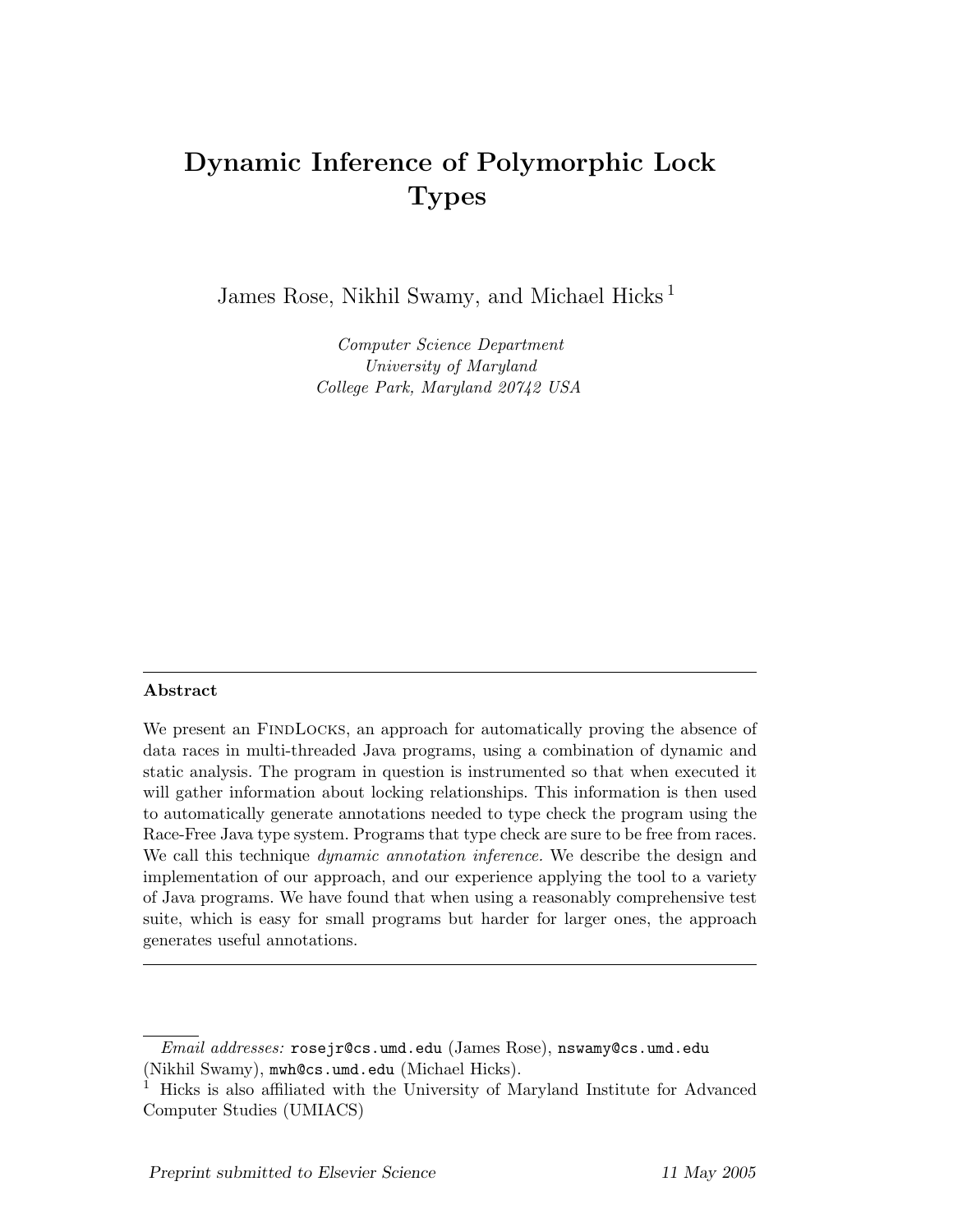# 1 Introduction

Writing correct multi-threaded programs is much more difficult than writing correct sequential programs. As Java's language and library support has brought multi-threaded programming into the mainstream, there has been widespread interest in developing tools for detecting and/or preventing concurrency errors in multi-threaded programs, such as data races and deadlocks. There are two main approaches. Static approaches, such as those based on type systems, take a program annotated with locking information and prove that the program is free from certain multi-threaded programming errors. A canonical example is the Race-Free Java type system [1]. Dynamic approaches monitor the execution of the program to discover violations of locking protocols based on observed execution history. A canonical example is Eraser [2].

On the face of it, these two techniques that address the same problems seem very far apart.

- The static approach is appealing because static analysis can conservatively model all paths through a program. When a *sound* static analysis can show a fact, that fact must hold in all executions. <sup>2</sup> Thus static analysis can prove the absence of errors such as data races and deadlocks without ever running the program, and without requiring the overhead of run-time code monitoring. The downside is that because static analysis must be conservative, it will incorrectly signal errors in correct programs. Such false alarms can be reduced, but not eliminated, by employing sophisticated techniques e.g., context-, flow-, or path-sensitivity—but at the cost of scalability and implementation complexity.
- The dynamic approach is appealing because run-time code monitors are relatively easy to implement and are less conservative than static analyses because they have precise information about the current execution state [5]. The downside of the dynamic approach is that dynamic systems see only certain executions of the program, and so in general they can only conclude facts based on those cases. This means that either the code monitor must be packaged with the code permanently, or else run the risk of post-deployment failures.

Because static analysis can reach sound conclusions and impose no runtime overhead, we believe it to be the preferred approach whenever possible. However, as we have just discussed, the limitations of static analysis sometimes make it "too hard." Indeed, many static analyses require users to provide additional program annotations to guide the static analyzer. Experience has shown that programmers are reluctant to provide any but the most minimal annota-

 $\overline{2}$  Not all static analyses are sound. Indeed, unsound "pattern detectors" have proven to be quite useful for finding bugs [3,4].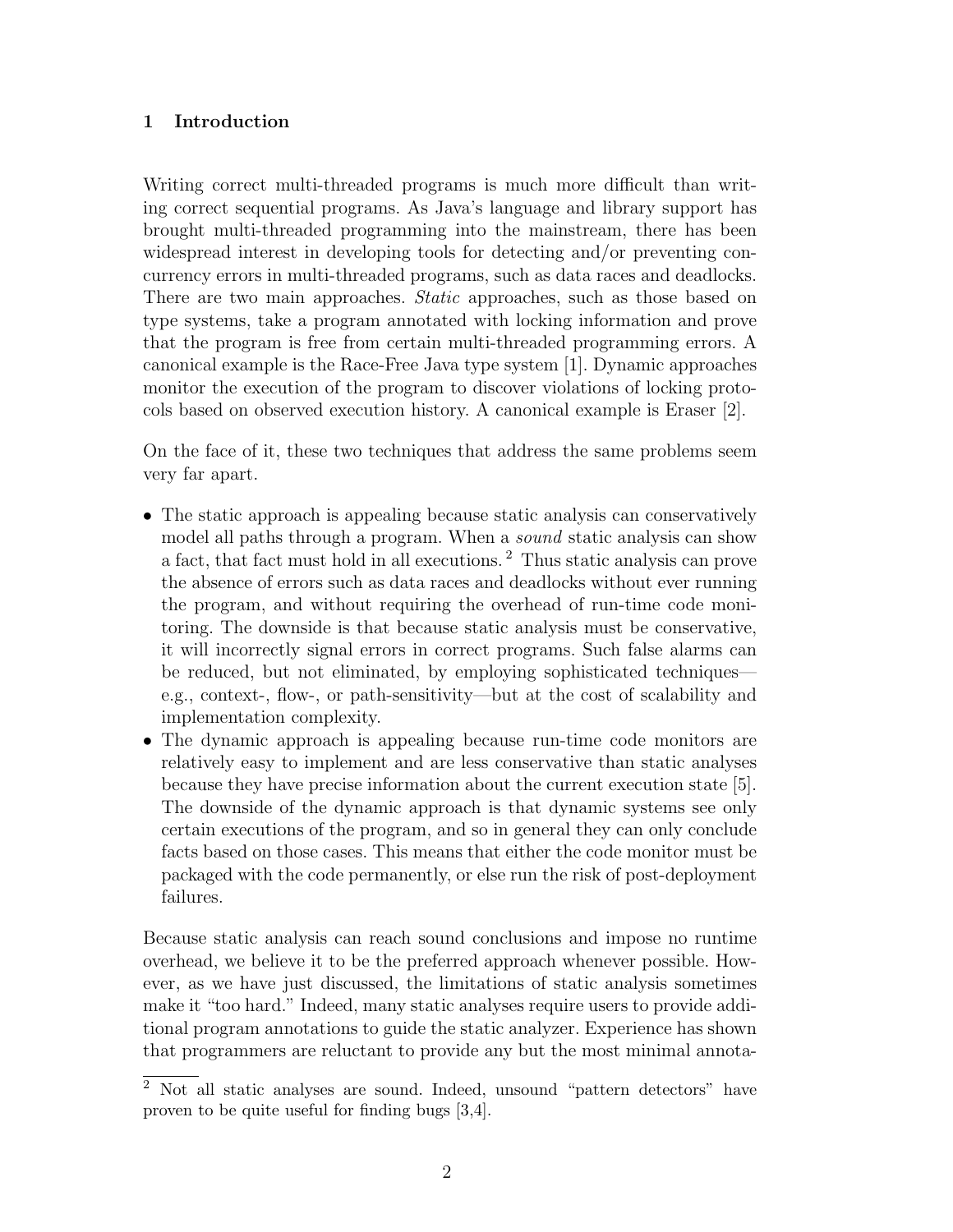tions. For example, the designers of ESC/Java [6] state that such reluctance "has been a major obstacle to the adoption of ESC/Java. This annotation burden appears particularly pronounced when faced with the daunting task of applying ESC/Java to an existing (unannotated) code base." [7].

An *annotation inference* tool can reduce or eliminate the need for annotations. A typical approach is to use a whole-program, constraint-based analysis [8]. Unfortunately, a sufficiently expressive inference algorithm may not scale: indeed, for our setting, context-sensitive annotation inference is known to be NP-complete [9]. In contrast, a dynamic analysis has no trouble scaling. Therefore, we propose to use a dynamic analysis to generate candidate annotations [7] which can be checked for soundness by the static system. The intuitive idea here is that, just like for problems in NP, it may be difficult to (statically) generate correct statements about a program, but it is easy to check them. We call this combination of dynamic and static analysis dynamic annotation inference.

### 1.1 Contributions

In this paper, we describe a prototype system that employs an Eraser-like dynamic analysis to generate candidate annotations for the original Race-Free Java (RFJ) type system [1]. This paper makes the following contributions:

- We present a new algorithm (Section 2) for inferring race-checking annotations. Our dynamic algorithm improves on prior static [7] and dynamic [10] algorithms in being fully context-sensitive (polymorphic), and thus is able to properly check more programs. Our approach provides a possibly lighterweight alternative (or complement) to traditional static inference.
- We describe our experience applying our tool FINDLOCKS to a number some small (less than 2000 lines) and one medium-sized (55,000 lines) Java programs (Section 3). In our experience, dynamic inference imposes reasonably little runtime overhead, and infers the annotations needed for typechecking, assuming reasonably complete test suites.
- After comparing to related work (Section 4) we present two key lessons learned, laying out a path for continuing work (Section 5). First, dynamic analysis can frequently discover properties that typical type-based static analyses cannot check. We must consider new, path-sensitive static analyses that can take advantage of dynamically-discovered information. Second, the larger the program being checked, the more difficult it is to write test cases that cover all its code. In the end, we believe the most effective approach will be to combine static, whole-program analysis [9] with dynamic traces to improve the quality of the inferred types.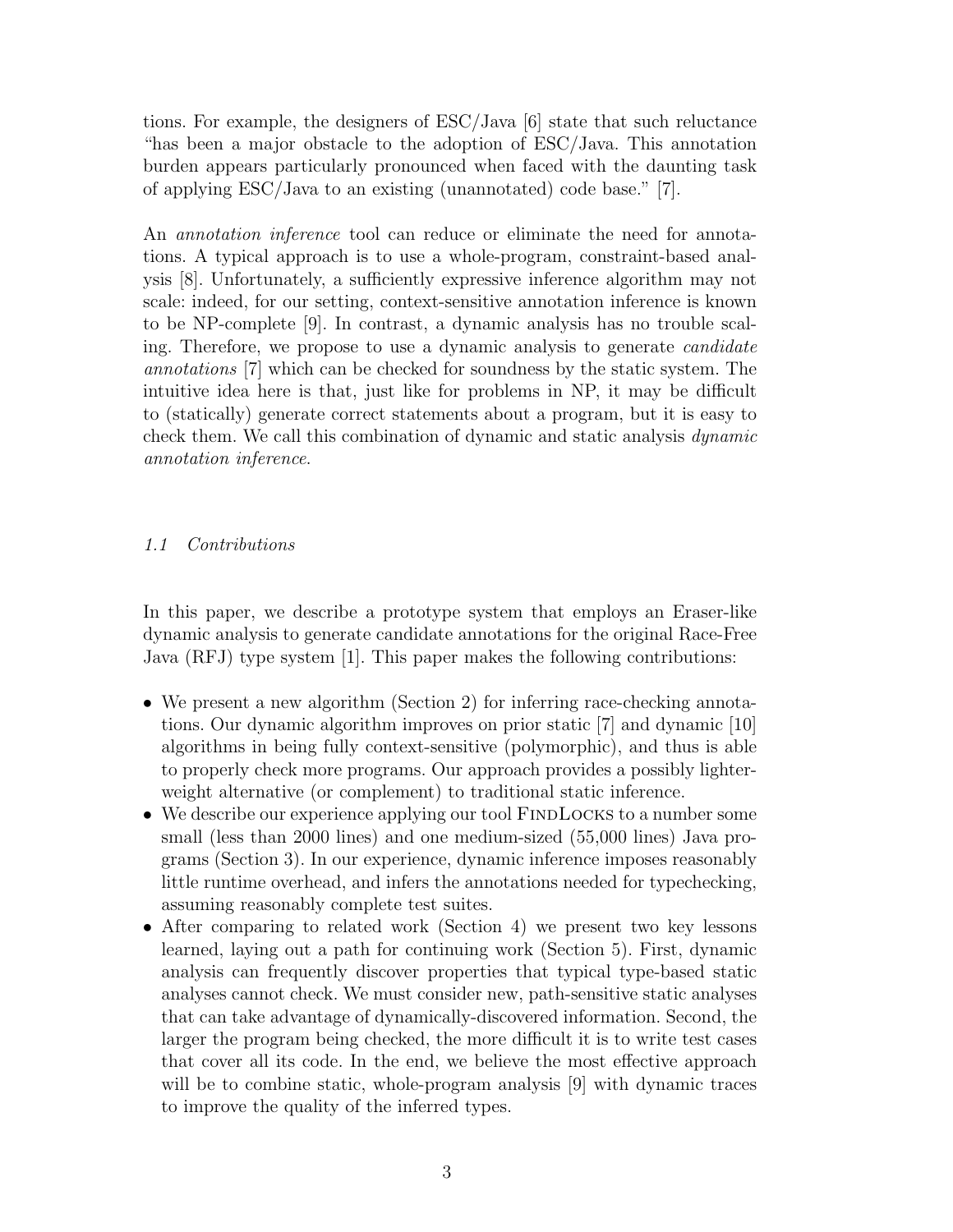```
class C<ghost Object lp> {
  int count guarded_by lp ;
  int value guarded_by this ;
  synchronized void set(int x) requires lp {
    count++;
    value = x;
} }
class D {
 public void entry() {
    C < this> o = new C < this> (); // D.entry.L1
    synchronized(this) {
      o.set(1);o.count++;
} } }
```
Fig. 1. Example RFJ program (annotations are in italics)

# 2 Dynamic Lock Type Inference

To check for data races, most static and dynamic tools seek to infer or check the guarded-by relation. This relation describes which memory locations are guarded by which locks. Assuming that this relation is consistent, we can be sure that a particular data object or operation will only be accessed when the same lock is held, thus ensuring mutual exclusion. In a dynamic system like Eraser [2], the guarded-by relationship is inferred at run-time. In static type checking systems, types expressing what locks guard which locations must be specified by the programmer as annotations, though well-chosen defaults can make the task easier.

# 2.1 Race-Free Java

The RFJ type system requires that each field f of class C be guarded by either an *internal* or an *external* lock for **f**. To prevent data races, this lock must be held whenever f is accessed. An internal lock is any "field expression" in scope within class C, i.e., an expression of the form  $\text{this}.f1.f2...f2$  or D.f1.f2...fn, where f1 is a static field of D. An external lock is one that is acquired outside the scope of C by users of C's methods or fields. In RFJ, an external lock is expressed as a class parameter called a ghost variable which can be referred to in guarded-by annotations.

The class C in Figure 1 uses both internal and external locking: C's field value is guarded by this, an internal lock, while count is guarded by lp, an external lock. The method set ensures these locks are always held when the fields are accessed. In particular, the fact that set is synchronized means that the lock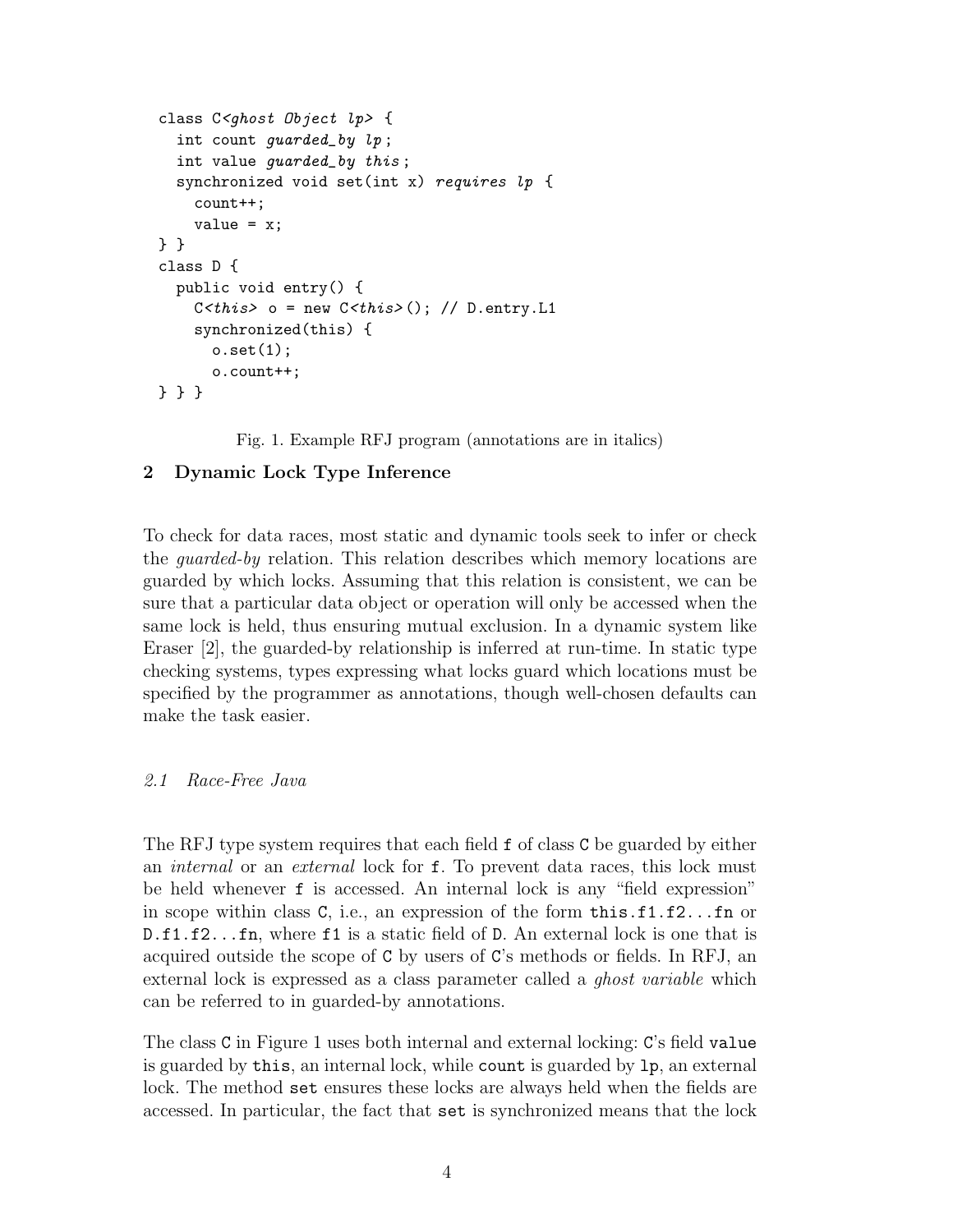this is held when it executes, and thus accessing value is legal. In addition, the requires clause ensures that lp is held whenever set is called, and thus accessing count is legal. The modification of count within entry is legal since lock is held.

Whenever a parameterized class is mentioned in the program, its ghost variables must be instantiated with legal field expressions. This is shown in the entry method in the figure. The code fragment new  $C \lt this > 0$  creates a C object, instantiating its external lock lp with the parameter this. Given this instantiation, the call to  $x.set(1)$  is legal, because the external lock (this) is held before the call.

During execution, the expression  $f$  in the annotation guarded by  $f$  and in the instantiation  $C \leq f$  must always refer to the same object. Otherwise, even if we always acquire the lock stored in  $f$ , it may not be the same lock every time  $f$  is acquired, leading to possible data races. RFJ enforces consistent synchronization by requiring  $f$  to be a field expression of the form mentioned above, in which each field within the expression is declared final.

RFJ permits a class whose objects are never shared between threads to be declared thread local, and thus no lock need be held to access its fields. As this mechanism applies to entire classes, it is not possible for some objects of a particular class to be checked as thread local but not others.

Recently, Flanagan and Freund have developed RFJ2, a type system that improves upon RFJ [9]. RFJ2 can check thread-local fields, rather than just thread-local classes. As with fields guarded by a lock, a thread-local field is guarded by an implicit lock which is conceptually held by each thread that "protects" thread-local data. The type system is augmented with an escape analysis to ensure that fields declared as thread-local never become shared. In addition, RFJ2 does not require field expressions to be final as long as they can proven to be immutable (i.e., programmers often forget to add the final annotation, and so RFJ2 infers it). As we show in Section 3, these two improvements can eliminate a significant number of false alarms, and would be easily exploited by our approach. Unfortunately, the implementation of the RFJ2 checker was not available as of this writing.

#### 2.2 Dynamic Annotation Inference

The goal of FINDLOCKS is to automatically infer guarded\_by and requires annotations for unannotated Java programs. It proceeds in two steps, as shown in Figure 2. First, the unannotated program is instrumented and executed to collect a trace. Second, this trace is analyzed to infer lock types on program variables, and the source of the program is annotated with the inferred types.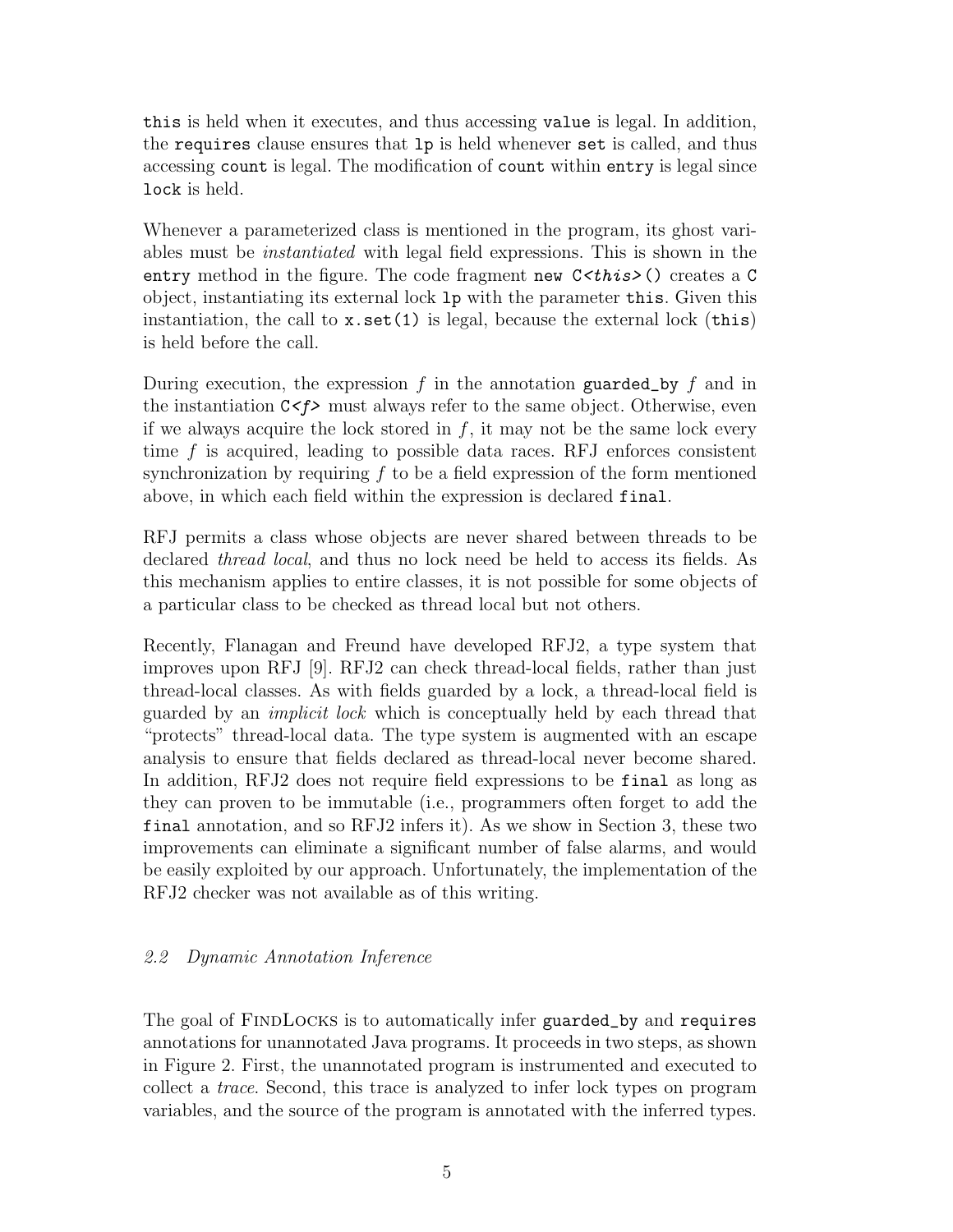

Fig. 2. Overview of FINDLOCKS

The resulting annotated program is then checked using RccJava, which is a type checker for RFJ. We describe instrumented execution first, and then automatic annotation.

In the following, class names are denoted as  $C, D, E$ . Run time objects are denoted o (and are either actual addresses or NULL). Field names are denoted  $f, q, h$ ; we sometimes treat this as a field for uniformity of notation. We use L to refer to a path of fields, e.g.  $C.f.g.h$ . This is a *static path* when  $C.f$  is a static field, and an instance path otherwise. Instantiation sites are denoted I; these are program locations at which ghost variables of a class C may need to be instantiated; in what follows we consider *allocation sites* of the form  $I =$ new  $C(\ldots)$ , and field declaration sites) of the form  $I = C$  f. When I is a field declaration,  $I.f$  is used to refer to the field, and when  $I$  is an allocation,  $I.C$ is used to refer to the class of the allocated object. In general, ghost variables may also need to be instantiated in the types of local variable declarations, in method parameters, in casts, or as the supertype in a class declaration. We ignore these cases in the following as the parameters used by a subclass to instantiate ghost variables in its superclass can be inferred much like allocation site parameters, method parameters can be treated much like fields, and local variables can be inferred through a simple intraprocedural static analysis.

Instrumented Execution A program trace consists of three maps gathered during execution: *lockset*, alloc, and *storedin*. These maps are generated with the help of two auxiliary data structures, *names* and *locksheld*; all are illustrated in Figure 3. To generate a trace, we instrument the program to perform some additional actions following certain instructions. In particular, every field access (read or write), object allocation, and lock acquire or release results in a call to our instrumentation code, whose actions are summarized in Figure 4.

The  $acquire(0)$  instruction attempts to enter the monitor associated with the object  $o$ . Once this instruction completes, we add  $o$  and its valid paths to the locksheld set. Valid paths L are calculated by taking the closure of the simple names of  $o$ , up to a fixed length k (since circular data structures may admit an infinite number of paths)<sup>3</sup>. The closure is defined as follows (where

<sup>&</sup>lt;sup>3</sup> In our experiments we set this bound to 3. In our estimation, programmers rarely acquire locks using paths much larger than this.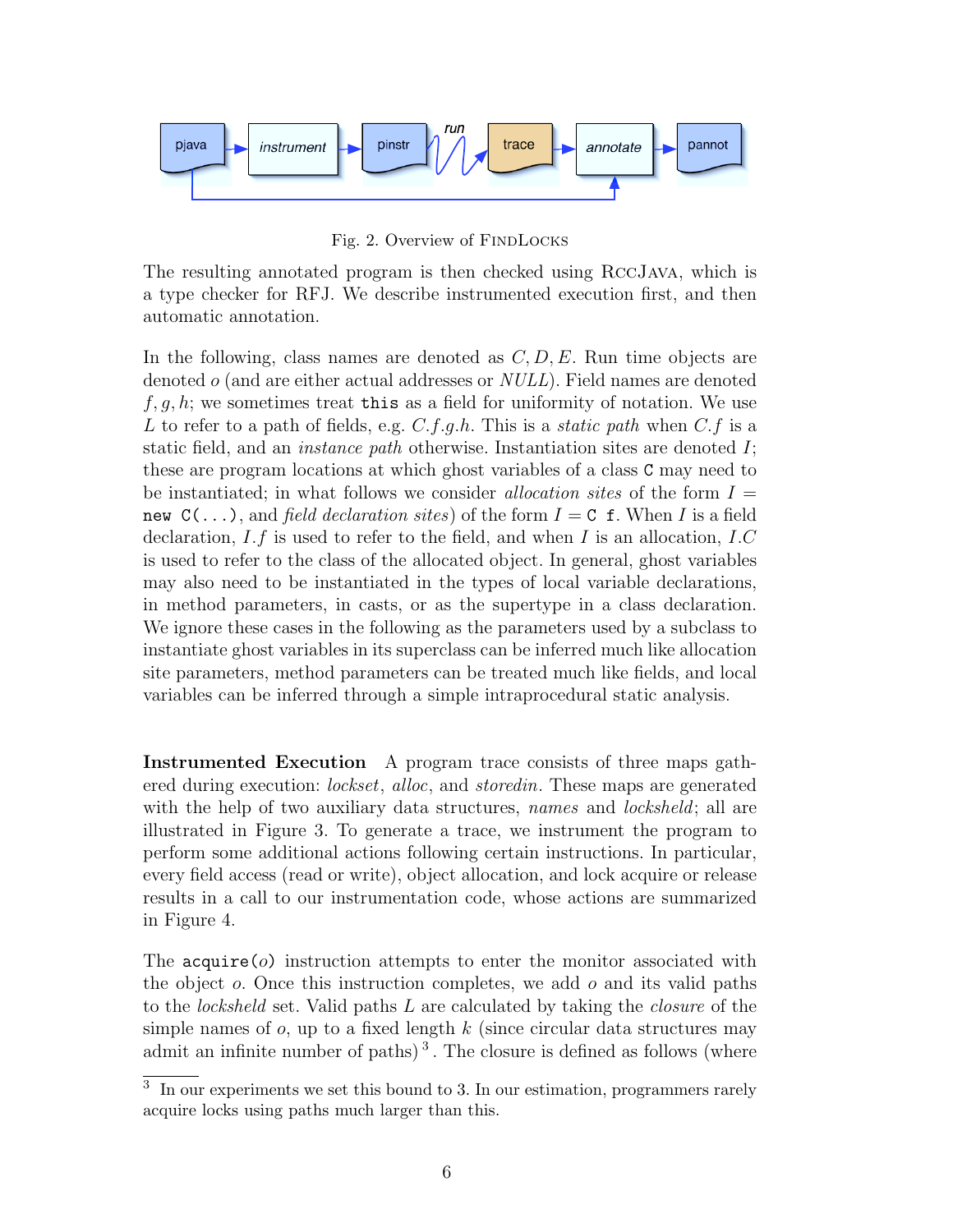#### Trace Output:

 $lockset(o, C.f): \{(o_1, \{L_{11},..., L_{1m}\}), ..., (o_n, \{L_{n1},..., L_{nm'}\})\}\$ 

This is the set of locks—and their associated paths—that were held consistently when  $o$ 's field  $f$  (defined in class  $C$ ) was accessed.

 $alloc(o) : (o', I)$ 

This indicates that o was allocated at site I while this  $= o'$  (which will be recorded as NULL if I is in a static method).

storedin( $o, C.f$ ) : { $o_1, ..., o_n$ }

This set records all objects  $o_i$  that were ever stored in o's field f (defined in class  $C$ ).

#### Auxiliary Structures:

 $names(o) = \{(o_1, C_1.f_1), \ldots, (o_n, C_n.f_n)\}\$ 

names maps each object  $o$  to all currently valid *simple names* for  $o$ , where simple name  $(o_i, C_i, f_i) \in names(o)$  is a consequence of *o* being referenced by  $o_i$ ,  $f_i$  with the type of  $o_i$  given by  $C_i$   $(o_i$  is NULL if  $f_i$  is static).

 $locksheld = \{(o_1, \{L_{11}, \ldots, L_{1n}\}), \ldots, (o_m, \{L_{m1}, \ldots, L_{mn'}\})\}\$ 

This set records all locks that are currently held by the program; for each lock we also record paths for the lock in scope at the time the lock was acquired.

Fig. 3. Data structures used during instrumented execution

| Instruction              | Action                                                      |
|--------------------------|-------------------------------------------------------------|
| acquire(o)               | $locksheld := locksheld \cup \{o, closure_k(o)\}\$          |
| relcase(o)               | $locksheld := lockshell \ (o, )$                            |
| $read(o.f_C)$            | $lockset(o, C.f) := lockset(o, C.f) \cap lockshell$         |
| write $(o_1.f_C := o_2)$ | $lockset(o_1, C.f) := lockset(o_1, C.f) \cap lockshed$      |
|                          | $names(o_2) := names(o_2) \cup \{(o_1, C, f)\}\$            |
|                          | $names(o_1.f_C) := names(o_1.f_C) \setminus \{(o_1,C.f)\}\$ |
|                          | $storedin(o_1, C.f) := storedin(o_1, C.f) \cup \{o_2\}$     |
| alloc $_{(o',I)}(o)$     | $alloc(o) := (o', I)$                                       |
|                          | $names(o) := \{(NULL, D.$ this $)   D : > I.C\}$            |

Fig. 4. Actions of Execution Monitor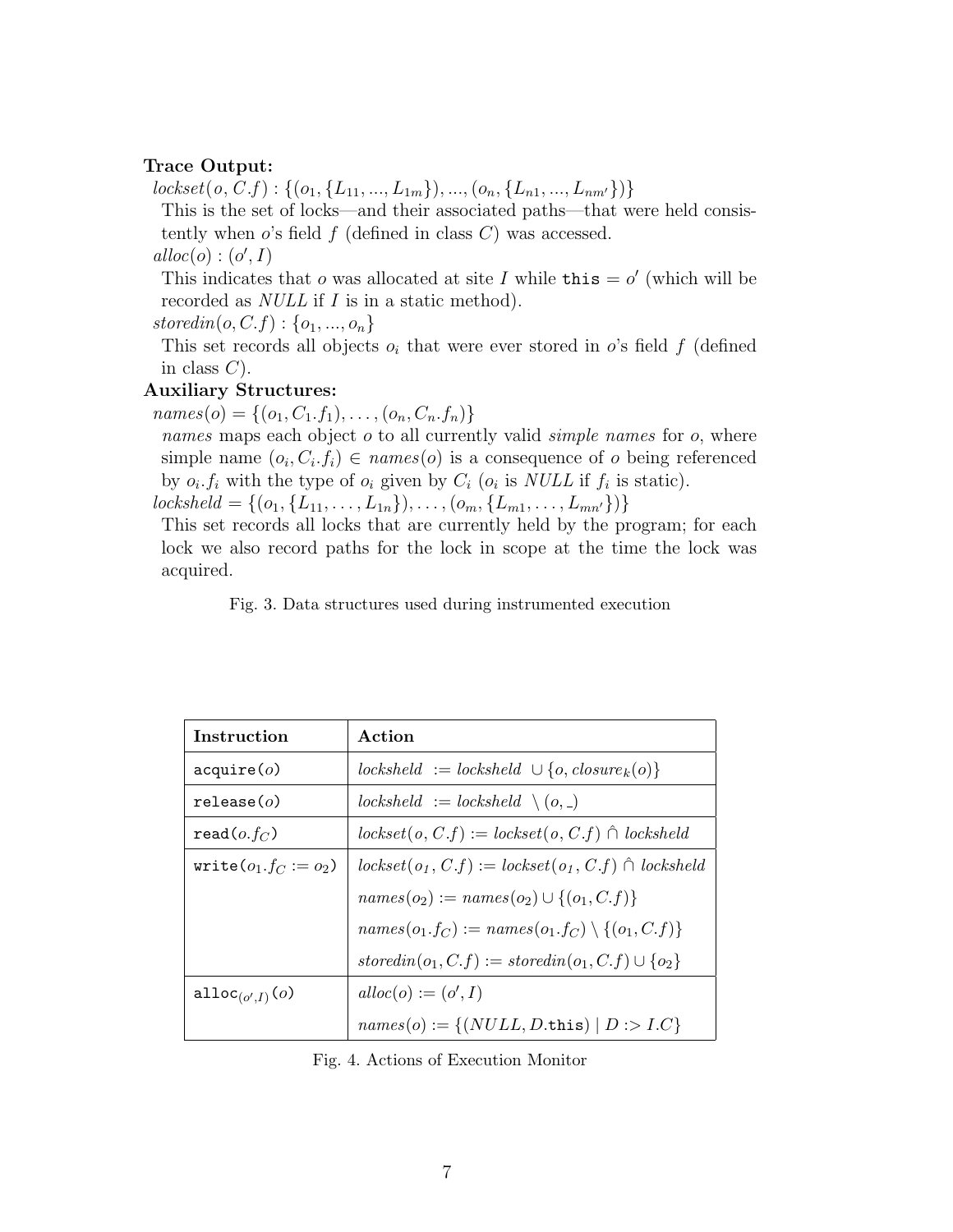$names(NULL)$  is the empty set):

$$
closure_0(o) = \{C.f \mid (o', C.f) \in names(o)\}
$$
  

$$
closure_i(o) = \{C.f \mid (o', C.f) \in names(o)\} \cup
$$
  

$$
\{L.f \mid (o', C.f) \in names(o) \land L \in closure_{i-1}(o')\}
$$

As locks in Java are reentrant, the release( $o$ ) instruction decrements a counter on the lock, releasing the lock when the counter reaches 0; at this point we remove  $(o, \_)$  from the *locksheld* set.

The read( $o.f_C$ ) instruction denotes a read from object o's field f, where f is defined by  $o$ 's class (or superclass)  $C$ ; this information is present in the bytecode. For a read we refine  $lockset(o, C.f)$  by intersecting it with the current set of locks held. Intersection between an uninitialized lockset and the locksheld set is simply locksheld; intersection with a pre-existing lockset l is defined as follows:

l ∩̂ locksheld  $\equiv \{(o, z) \mid (o, x) \in l \land (o, y) \in \text{lockshell} \land z = x \cap y\}$ 

When  $o.f_C$  is written, we update its *lockset*, modify the *names* map for both the old and new contents of  $o.f_C$ , and update storedin( $o, C.f$ ) to record the new object stored there.

Finally, we record for each allocated object  $\sigma$  the site I at which it is instantiated, and the current this object  $o'$  (which is NULL if I is within a static method). We also update the *names* to add  $D$ *this* as a valid name for o for all classes D that are superclasses of  $o$ 's class I.C (which includes I.C itself).

Note that we do not instrument reads and writes of local variables: their names are not generally important, because they cannot be shared, either as a lock or a value.

Annotation Inference Given the output trace (Figure 3), the resolve\_locks procedure shown in Figure 5 infers the guarded by clause for each field in the program, one at a time. It first attempts to find an internal lock for  $C.f$  by calculating  $resolve(R(C.f), C.f)$ . Here,  $R(C.f)$  is the result set for field  $C.f$ , which is simply an aggregation of all lockset information about that field:

$$
R(C.f) \equiv \{(o, ls) | lockset(o, C.f) = ls\}
$$

Given this information, we wish to find a consistent path for those locks held whenever  $f$  was accessed in some instance of  $C$ . Since we are looking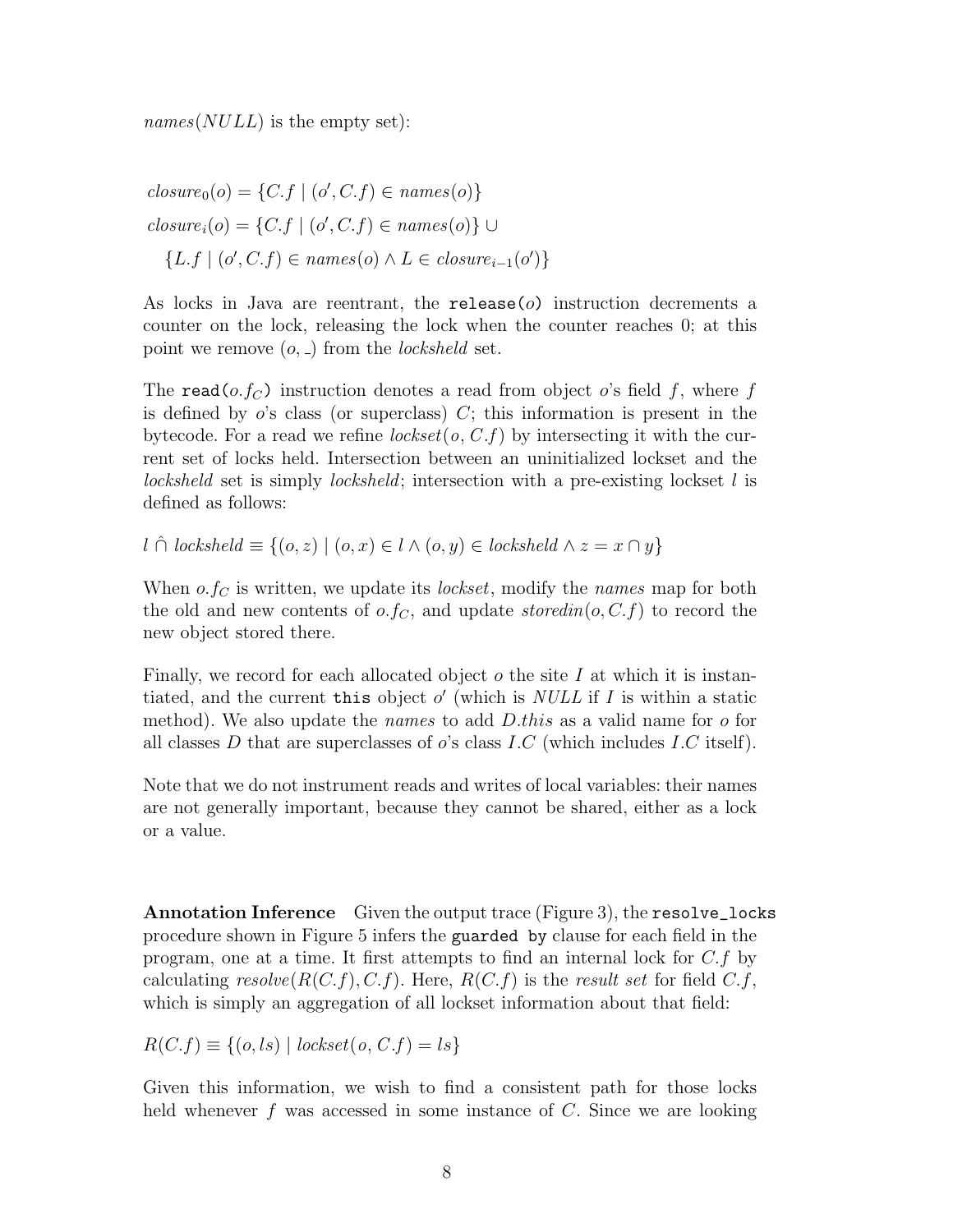```
proc resolve_locks
  for each field C.fN = resolve(R(C.f), I) where I is the declaration of C.fif N is not empty then
      annotate C.f with choose(N)else
      add fresh ghost parameter \alpha to C, annotate C.f with \alpharesolve_polymorphic(R(C.f), C, \alpha)
proc resolve_polymorphic(R_{old}, C, \alpha)
  for each instantiation site I of CN_I = resolve(R_I(R_{old}), I)if N_I is empty then
      if I is static then fail
      add fresh ghost parameter \beta to Class(I)
      instantiate \alpha at I with \betaresolve_polymorphic(R_I (R_{old}), Class(I), \beta)
    else
       instantiate \alpha at I with choose(N_I)
```
Fig. 5. Lock Resolution Algorithm

for an internal lock, this path must be in scope at the declaration of  $C.f$ (resolve\_locks sets  $I$  to be  $C.f$ ):

$$
resolve(R, I) \equiv \{ L \mid L \in \bigcap_{(o, ls) \in R} ls \land L \text{ in scope at I} \}
$$

If the resulting set is defined and non-empty, we choose a path with which to annotate the field declaration. This is typically this or a field of C (i.e., an internal lock), but it may be a static field of another class.

If the set was empty, resolve\_locks parameterizes C with a ghost variable  $\alpha$ and declares that f is guarded by  $\alpha$ . Every time a ghost variable is added to a class C, it must be instantiated wherever the type C occurs. This is done by the procedure resolve\_polymorphic. Instantiation site I of  $C$  are allocation sites new  $C \langle \alpha \rangle$  or a field declaration sites  $C \langle \alpha \rangle$  f; resolve\_polymorphic aims to find legal paths with which to instantiate  $\alpha$ . To do this, it refines the result set to consider the locksets of the objects in  $R_{old}$  allocated (or stored) at site I:

$$
R_I(R_{old}) \equiv \{ (o', ls) \mid (o, ls) \in R_{old} \land o' \in ext(o, I) \}
$$

where we have

$$
ext(o, I) \equiv \begin{cases} \{o' \mid (o', I) = \text{alloc}(o)\} & I \text{ is an allocation site} \\ \{o' \mid o \in \text{storedin}(o', I.f)\} & I \text{ is a field declaration} \end{cases}
$$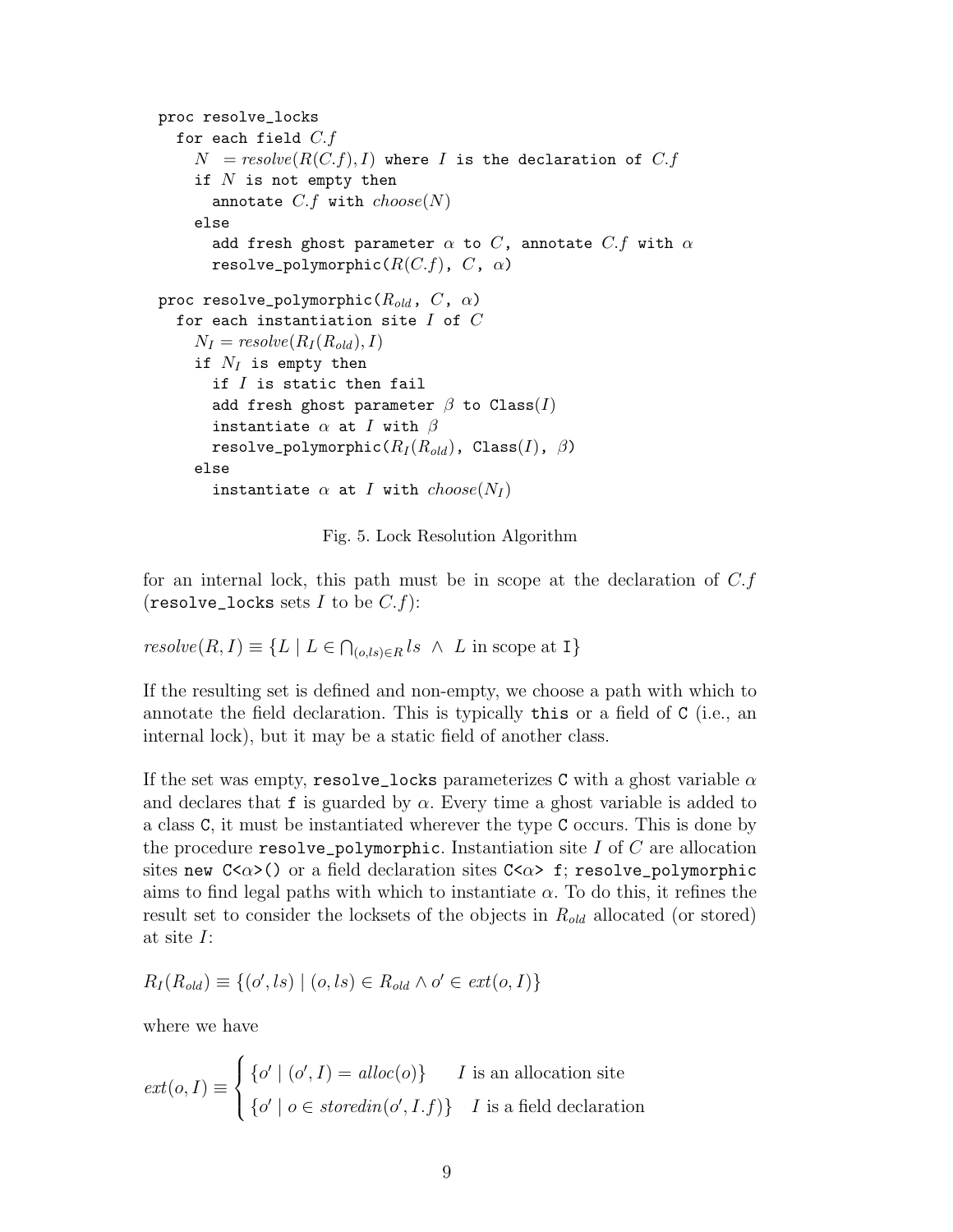Then it applies the resolution procedure as before on this set for instantiation site I. If a valid path is found, then  $\alpha$  is instantiated with that path. Otherwise, a parameter  $\beta$  is added to the class in which site I is defined,  $\alpha$  is instantiated with  $\beta$ , and the process is repeated: result sets are created and solved at the allocation sites and field declarations of type  $\texttt{Class}(I)$ . Notice that o is replaced by  $o'$  in the definition of  $ext(o, I)$ —this is what permits the recursion. If the instantiation site  $I$  is an allocation occurring in a static method or a field declaration, then no further parameterization is possible, and this part of the program will not be typable.

**Example** We describe the execution of FINDLOCKS on the sample program in Figure 1. Consider an execution of a single threaded program on a single instance od of the class D, with the public method entry as the only entry point to the class. Let 0x1 and 0x2 denote the addresses of od and o, respectively. An execution of this program would result in program trace structures as follows.

$$
alloc(0x2) = (0x1, D.entry.L1)
$$
  
\n
$$
lockset(0x2, C.value) = \{(0x1, \{D.this\}), (0x2, \{C.this\})\}
$$
  
\n
$$
lockset(0x2, C.count) = \{(0x1, \{D.this\}), (0x2, \{C.this\})\} \cap \{(0x1, \{D.this\})\}
$$
  
\n
$$
= \{(0x1, \{D.this\})\}
$$

From this trace, the resolve\_locks considers each field of the class C separately, beginning with C.value:

$$
resolve(R(C.value), C.value) =
$$
  

$$
resolve(\{(0x2, \{(0x1, \{D.this\}), (0x2, \{C.this\})\})
$$
, C.value) = {C.this}

Candidate path D.this is eliminated since it is not in scope at the declaration of C.value, so we indicate that C.value is guarded by this. By the same reasoning, D.this cannot guard C.count either:

$$
resolve(R(C.count), C.count) =
$$

$$
resolve(\{(0x2, \{(0x1, \{D.this\})\})}, C.count) = \{\}
$$

Therefore, we and indicate that count is guarded by lp (where lp is a fresh name), and invoke resolve\_polymorphic( $\{(0x2, \{(0x1, \{D.$ this $\})\})$ , C, lp). The only instantiation site of C in our program is the allocation site at D.entry.L1, and we have that  $ext(0x2, D.\nentry.L1) = \{0x1\}$ . Resolution discovers D.this as a candidate lock name since it is in scope at the instantiation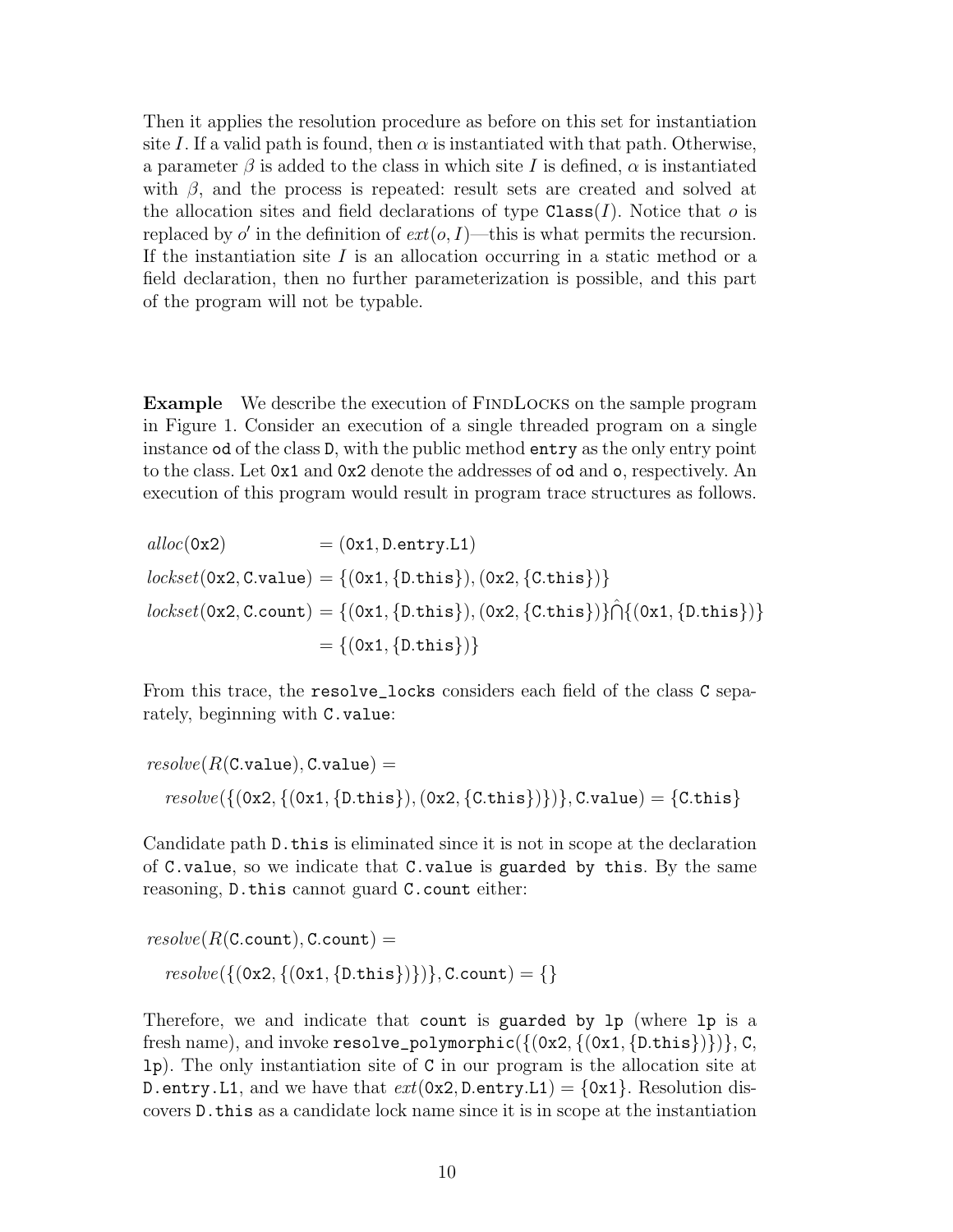$\mathrm{site}$  D.entry.L1:  $^4$ 

$$
resolve(R_{D.\text{entry.L1}}(\{(0x2, \{(0x1, \{D.\text{this}\})\})\}), D.\text{entry.L1})
$$

$$
= resolve(\{(0x1, \{(0x1, \{D.\text{this}\})\})\}, D.\text{entry.L1}) = \{D.\text{this}\}
$$

Thus, the parameter  $1p$  at site D.entry. L1 is instantiated with the name this. Finally, a simple static analysis adds the requires clause to C.set based on the added annotations.

Refinements Various refinements of the above algorithm were found to be helpful in the implementation of FINDLOCKS. On the instrumentation side, we use the same approach as Eraser [2] to track whether a field is thread-local, read-only, or handed off between threads; this requires a simple modification to the  $lockset$ , map and its maintenance, and is useful for diagnosing warnings, as described in the next section.

On the inference side, we make two refinements. First, because the annotator resolves the lock for each field separately, a class could end up with as many parameters as it has externally-locked fields. FINDLOCKS merges two parameters if, at every instantiation site, the parameters are the same.

Second, we do not infer polymorphically-recursive external lock parameters, as such inference is known to be undecidable [11]. Rather, we require every instantiation site of class C within C's instance methods and instance field declarations to be instantiated with C's ghost variables. For example, within the instance methods of public class  $C \le a, b > \{ \ldots \}$ , allocations of C will be expressed new  $C \le a, b \ge ( \dots ).$ 

To do this, we change the way that we resolve external locks to consider the class of an external object. In particular, within resolve\_polymorphic, we ignore all *internal* instantiation sites—those for class  $C$  that occur within instance methods or field initializers of  $C$  itself. Instead, we just instantiate them with  $\alpha$ .

Consider the example in Figure 6. Executing this program will cause 10 List elements to be created, nine at site List.add.L1, and one at A.go.L1. When performing polymorphic resolution, we instantiate internal site List.add.L1 with ghost variable 1p. External site  $A$ , go. L1 is instantiated as described in Figure 5.

 $^4\,$  Note how the object address  $0\times 1$  associated in the result set refers to the  $\it allocation$ of the original object 0x2. If it was necessary to extend resolution to another level, this would cause the algorithm to examine the scope of the allocators of 0x1.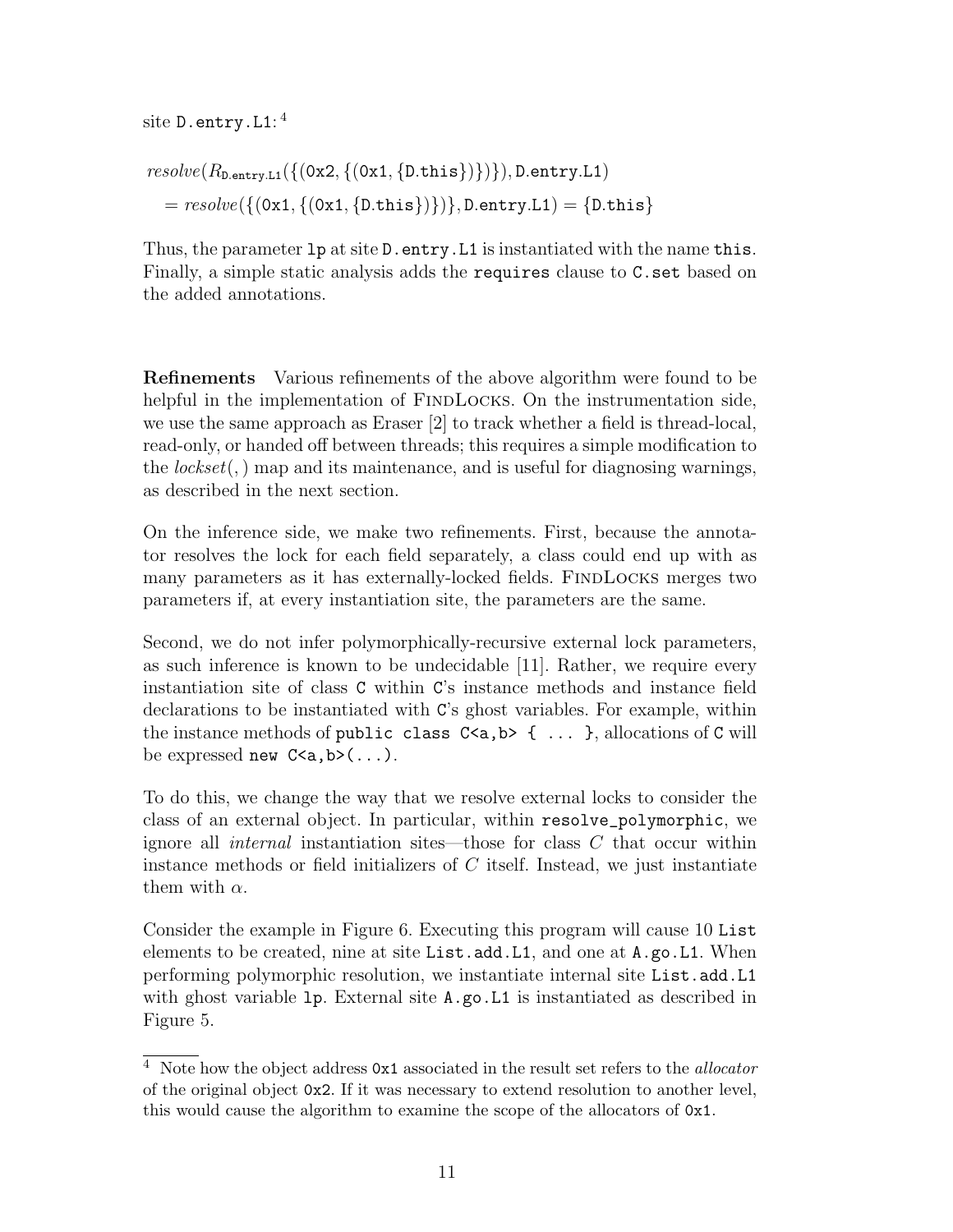```
class List<ghost Object lp> {
  Object val guarded_by lp ;
 List<lp> tail guarded_by lp; // List.tail
 void add(Object o) requires lp {
    tail = new List<lp>(); // List.add.L1
    tail.val = o;} }
class A {
 void go(Object o) {
    List<this> head = new List<this>(); // A.go.L1
    synchronized (this) {
     head.val = o;
      for (int i = 0; i<9; i++) head.add(o);
} } }
```
Fig. 6. External Locking on a Recursive List Class

Note that this approach will rule out some programs that would otherwise be type correct in RFJ. For example, it will not allow you to have a list in which alternating elements are protected by different locks. We expect these cases to be rare in practice.

Finally, we note that FINDLOCKS currently generates annotations from a single trace, but that it would be useful to generate annotations from multiple traces, for better coverage. This can be implemented by simply merging the traces prior to annotation inference, resolving any clashes of object references through  $\alpha$ -conversion. More precisely, given two traces  $t_1$  and  $t_2$ , if the set O defines those object addresses mentioned in both traces, then we define a set of fresh object addresses O' of size |O| where  $\forall o \in O'.o \notin t_1, o \notin t_2$ . Let  $\varsigma$ define a *substitution* that maps each  $o \in O$  to a distinct  $o' \in O'$ , and is the identity otherwise. Then the merged trace is simply  $\varsigma(t_1) \cup t_2$ , where union is the intuitive merging of the maps and sets in the traces.

Implementation Dynamic instrumentation is performed using the BCEL [12] bytecode manipulation library, and our annotator is written in Java. BCEL uses a special class loader to add instrumentation as classes are loaded, thus making it easier to instrument existing programs. While convenient, on-demand instrumentation is challenging for standard library classes. For example, much of the interesting synchronization performed by programs revolved around the data structures in the java.util library, which includes classes used by the virtual machine (VM) itself. Therefore, we created an uninstrumented version of the classes under the package umd.util for use by the instrumentation code. Then, we created an instrumented version of java.util and prepended it to the bootclasspath, for use by the target code. Because the VM initialization process is sensitive, we use a layer of indirection between the hooks inserted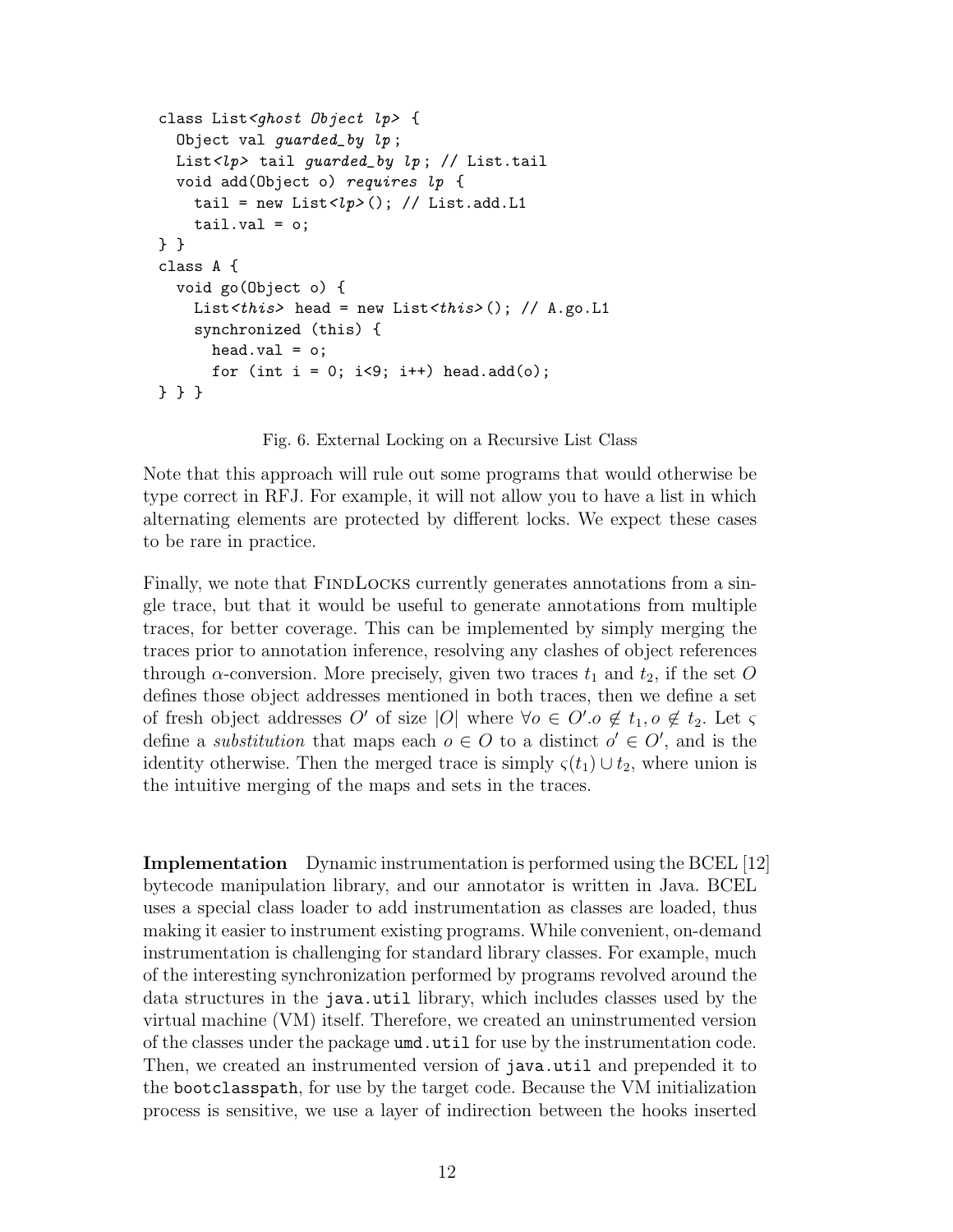into the bytecode and the actual instrumentation library; this allows the bootstrap classloader to load the instrumented java.util without requiring all of the dependencies of the instrumentation library. This strategy should work for any subset of library classes, barring those that are implemented inside the VM or in native code.

#### 3 Experimental Results

In this section, we describe our experience using FINDLOCKS on a number of small Java programs. We present the resources required over four stages of execution: program execution (with and without instrumentation), annotation resolution, source code annotation, and type-checking with RccJava. Next we address the accuracy, expressiveness and completeness of the annotations emitted by FINDLOCKS. Finally, we describe our experience using our tool on a larger program.

#### 3.1 Sample Programs

Table 1 lists our benchmark programs, with relevant statistics in the first two columns. Class refers to the number of classes that were instrumented (the 152 classes in the java.util library are instrumented in all cases).  $LOC$  is the number of non-comment non-blank lines of code in the application alone. The java.util package contains 23741 non-comment non-blank lines of code.

The programs ELEVATORS 1, ELEVATORS 2, and JAVA-SERVER were written for a course in object-oriented programming at the University of Maryland; the former two simulate the scheduling of elevators in a building, and the latter is a small, dynamically-configurable HTTP server. Each was packaged with test cases, the former were simply command-line arguments to drive the simulation, the latter had a script that placed about 50 requests to the server. Proxy-Cache is an HTTP proxy that provides content caching, adapted from a program developed at the Technion, Israel Institute of Technology. Our test cases consisted of stressing Proxy-Cache with concurrent requests using  $HTTPERF [13]$ . WEBLECH is a small web-crawler that was adapted from a program developed at MIT. To test Weblech we had it perform a depth 1 crawl from the University of Maryland home page.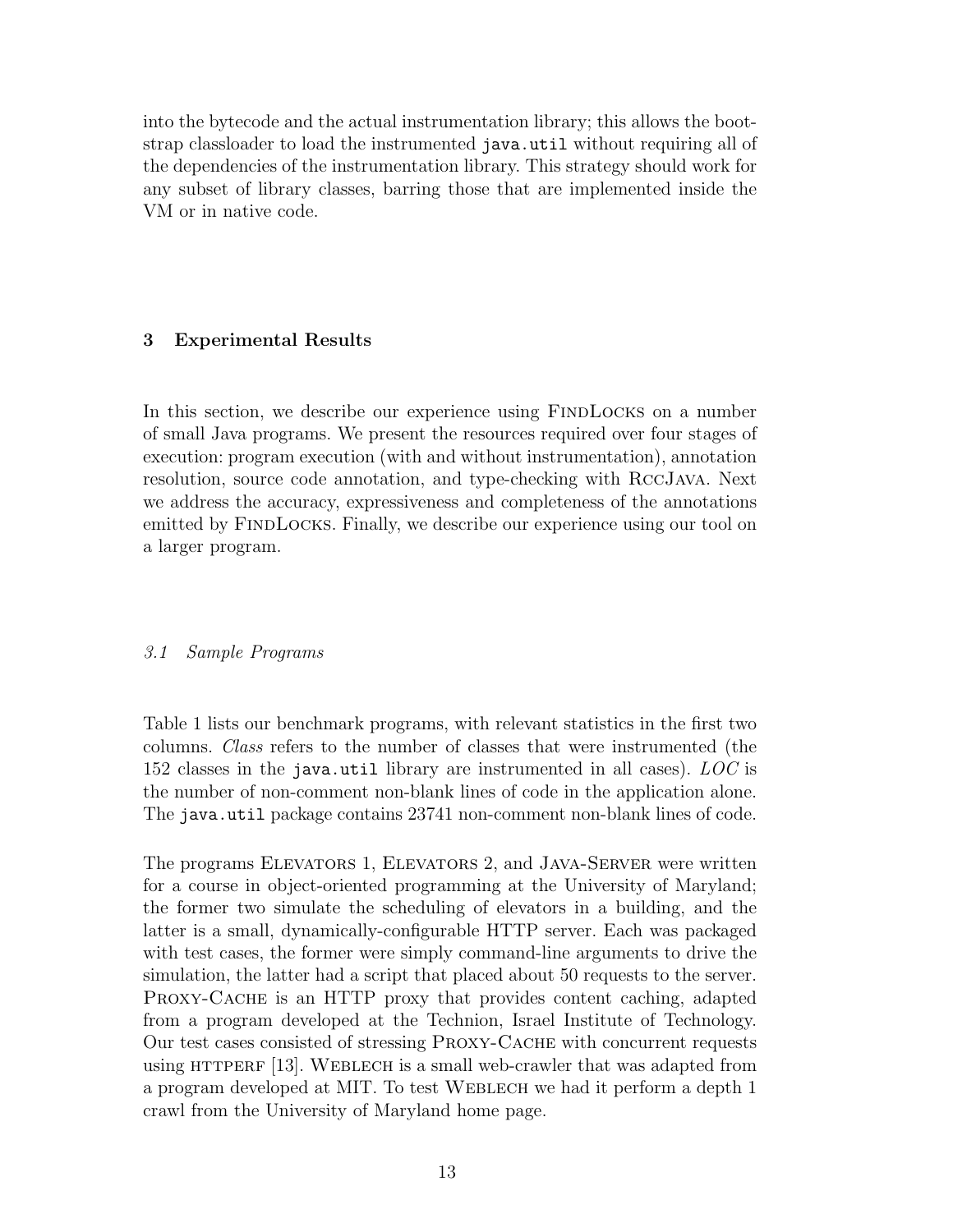Table 1 Memory Overhead

| Program            | <b>Class</b> | <b>LOC</b> | Memory (MB) |                 |     |
|--------------------|--------------|------------|-------------|-----------------|-----|
|                    | $(+152)$     | $(+23741)$ | Orig        | $\mathbf{Inst}$ | Ann |
| ELEVATORS1         | 4            | 567        | 8.8         | 21.1            | 110 |
| ELEVATORS2         | 4            | 408        | 8.7         | 13.4            | 112 |
| PROXY-CACHE        | 7            | 1218       | 9.7         | 30.8            | 112 |
| WEBLECH            | 12           | 1306       | 14.1        | 52.1            | 127 |
| <b>JAVA-SERVER</b> | 32           | 1768       | 10.3        | 26.5            | 126 |

Table 2 Time Overhead

| Program     | Time (sec) |      |                  |                |         |  |  |
|-------------|------------|------|------------------|----------------|---------|--|--|
|             | Orig       |      |                  | Inst Res Annot | Rcc     |  |  |
| ELEVATORS1  | 8.8        |      | $10.2 \quad 1.4$ | 23.0           | 3.8     |  |  |
| ELEVATORS2  | 9.5        | 9.7  | 0.7              | 22.6           | 4.1     |  |  |
| PROXY-CACHE | 12.5       | 19.9 | 1.9              | 14.9           | 4.3     |  |  |
| WEBLECH     | 6.7        | 30.3 | 3.1              | 20.3           | 4.2     |  |  |
| JAVA-SERVER | 12.8       | 20.6 | 2.1              | 15.2           | $3.8\,$ |  |  |

Table 3 Trace Sizes

| Program            | $\operatorname{\mathbf{Tot}}$ |    |      | Max Ave %-Empty | Name Store |       | Alloc |
|--------------------|-------------------------------|----|------|-----------------|------------|-------|-------|
| ELEVATORS1         | 2742                          | 14 | 6.35 | 93.16           | 2253       | 3008  | 356   |
| ELEVATORS2         | 2362                          | 8  | 6.42 | 93.17           | 2050       | 2821  | 316   |
| PROXY-CACHE        | 9456                          | 11 | 6.12 | 99.54           | 19387      | 21288 | 4954  |
| WEBLECH            | 25500                         | 38 | 17.8 | 97.51           | 24800      | 31009 | 4470  |
| <b>JAVA-SERVER</b> | 10340                         |    |      | 99.94           | 25363      | 17801 | 3008  |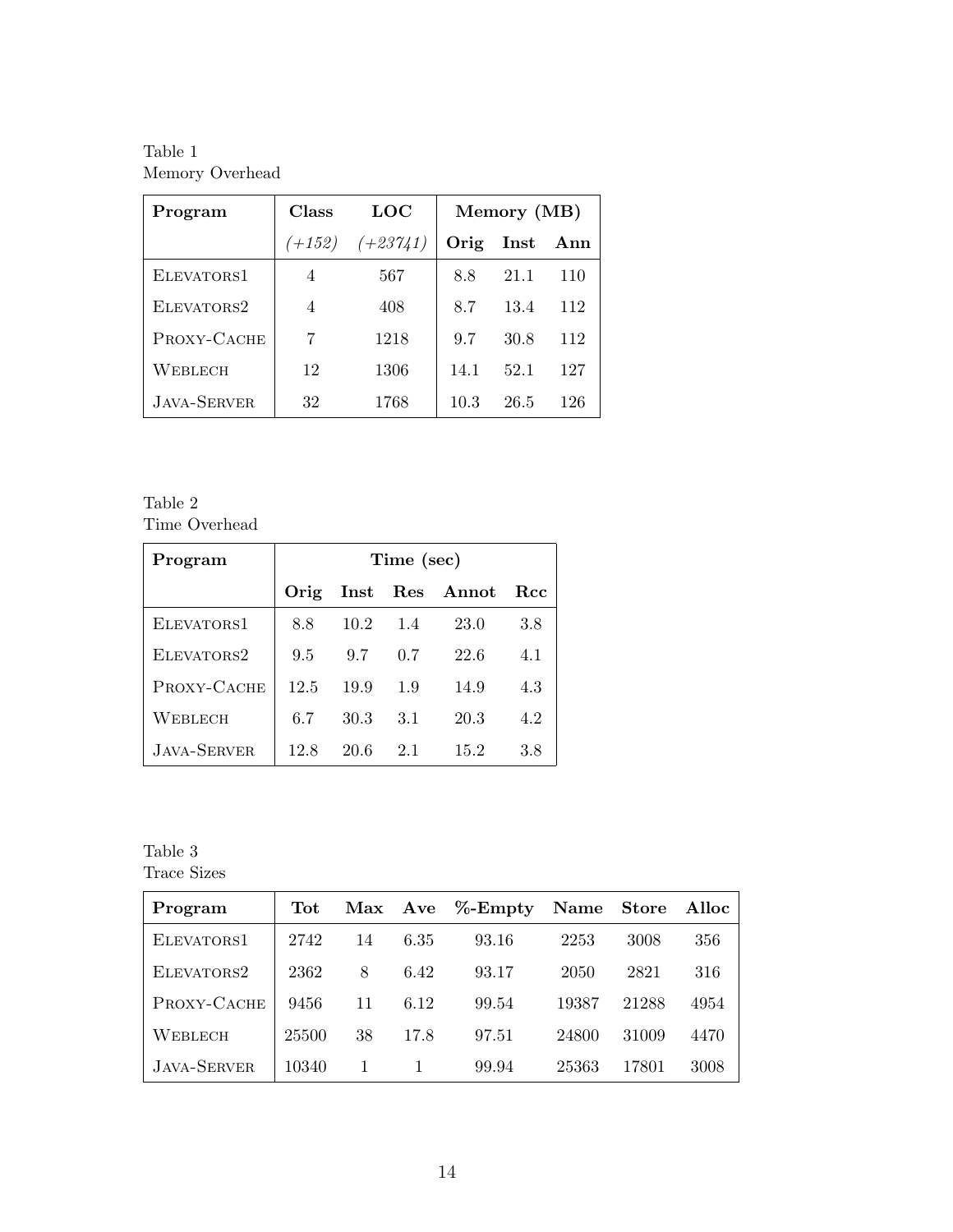# 3.2 Peformance

Tables 1 and 2 quantify the cost of FINDLOCKS, in terms of instrumentation overhead and annotation inference. For the former, the columns Orig and Inst refer to the resources consumed during the execution of the program without and with instrumentation, respectively. Inst includes both the time to instrument and execute the program.

For annotation inference, the memory usage is given in column Ann while the time taken is broken down in columns Res and Annot. Here, Res is the time to run resolve\_locks (Figure 5), not including the time to annotate the original source code; this time is broken out in column Annot. The annotation phase is not intrinsically expensive; an inefficient (but convenient) parse-tree construction tool is used which may create many objects for a single nonterminal in the parse tree. We report these numbers only for completeness; they could be dramatically reduced by integrating annotation into the RccJava framework or by writing the parsing code more efficiently.

The time taken by RccJava to typecheck the annotated program is reported in the column labeled Rcc.

Table 3 shows statistics related to the trace data structures used by the instrumented programs. Unless otherwise stated, each figure is the largest value ever attained over the entire execution of the program. Tot refers to the size of the lockset(,) map; **Max** refers to the largest number of names in a single lockset; Ave refers to the average number of names in a single non-empty lockset at the end of program execution;  $\%$ -**Empty** refers to the proportion of fields that had empty locksets at the end of program execution; Name refers to the names() map; **Store** refers to the *storedin*(,) map; and **Alloc** refers to the alloc() map. The locksheld set was typically an order of magnitude smaller than the  $alloc()$  map.

In each case, the numbers represent the median value from ten trials. The variation is not appreciable. These measurements were performed on a 2 GHz Pentium 4 with 750MB of RAM, running linux 2.4.21, and the Sun JRE 1.4.2.

# 3.3 Quality of Inferred Annotations

Table 4 describes the results of running RccJava on the annotated programs generated by FindLocks. The column Classes shows the number of classes that were actually annotated including the libraries. Classes contain no annotations if either the test cases did not cover the class, or sometimes if the class contains no fields. The column Num refers to the number of annotations that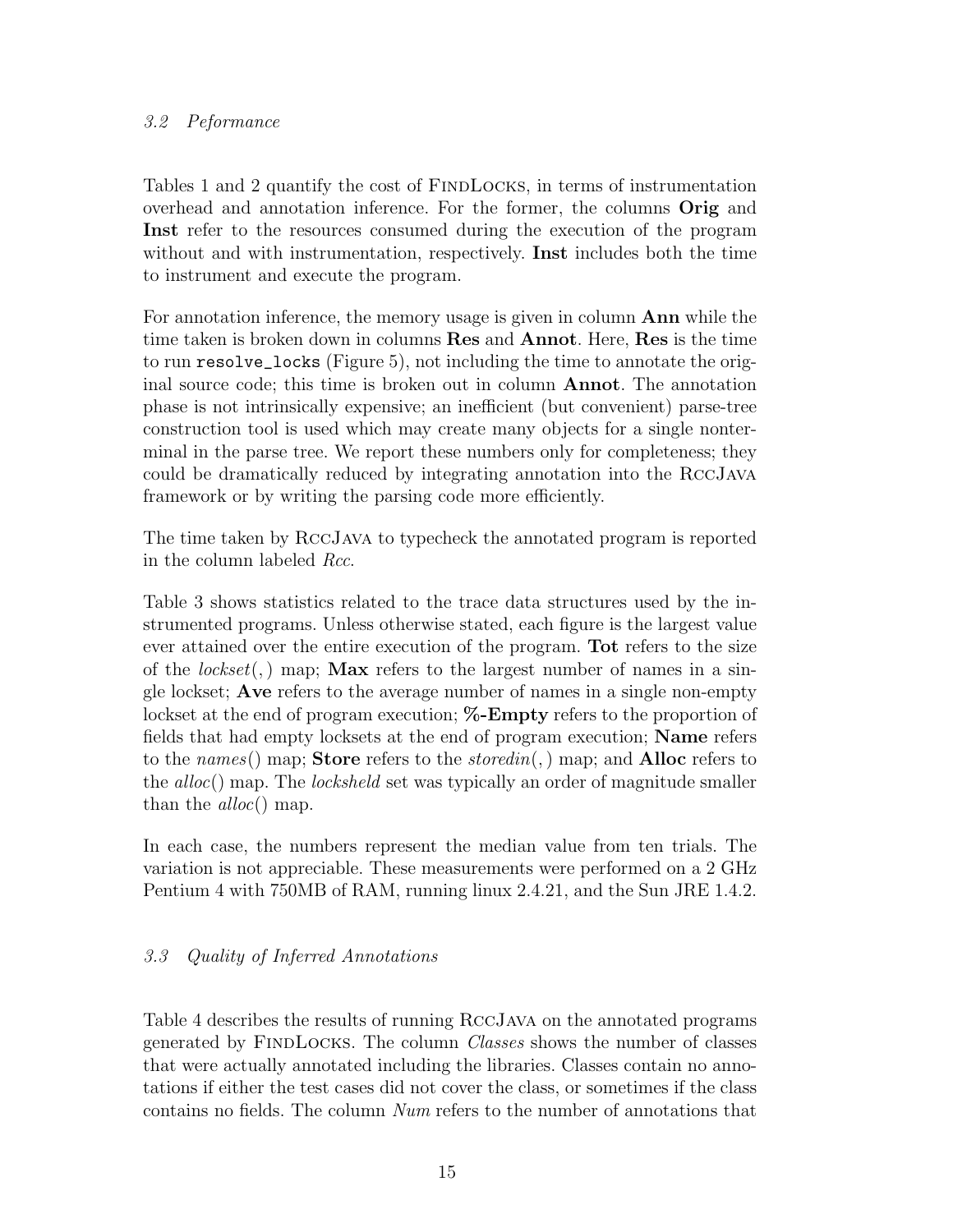| Program            | Annotations    |     | <b>Rcc Warnings</b> |            |              |     |
|--------------------|----------------|-----|---------------------|------------|--------------|-----|
|                    | <b>Classes</b> | Num | Thl/RO              | Final Race |              | Oth |
| ELEVATORS1         | 3              | 26  | 5                   |            |              |     |
| ELEVATORS2         | 6              | 27  |                     |            | 0            |     |
| PROXY-CACHE        |                | 69  | 15                  |            |              | 4   |
| WEBLECH            | 11             | 52  | 30                  | 10         | $\mathbf{0}$ | 5   |
| <b>JAVA-SERVER</b> | 18             | 59  | 5                   |            |              | 2   |

Table 4 Checking Annotated Programs

were added automatically by FINDLOCKS. The section of the table labeled Rcc Warnings classifies the type of warnings issued by RccJava when run on the annotated programs.  $Thl/RO$  represents spurious data race warnings about fields that are in fact thread local, or are read-only. The column Final records RccJava warnings about the use of locks that are not final expressions. These are spurious warnings too since, in each case, the lock expressions though not final expressions are actually constants. The column Race records warnings about real data races.

Of all our test programs, only Elevators1 fails to typecheck under RccJava because it contains a real data race. This data race is also dynamically detected by FindLocks which adds a comment to the field noting the problem. In short, up to the limits of the RFJ type system, FINDLOCKS correctly inferred all needed annotations.

In all, three of our test programs used external locking, for which FINDLOCKS inferred correct polymorphic lock types: Elevators 2, Java-Server, and Weblech. In the latter two cases, the programmer defined externally-locked classes, while Elevators 2 uses external synchronization to guard instances of java.util.HashSet. In particular, there is a field of type HashSet and each access to this field is protected by obtaining a lock external to the scope of the HashSet. FINDLOCKS infers that HashSet has a type that is polymorphic in the type of the lock and correctly annotates the java.util.HashMap field of the HashSet class as being guarded by the lock parameter. Furthermore, an inner class of HashMap, HashMap.Entry is also parameterized by the same lock parameter.

Many of the warnings issued by RccJava refer to fields determined to be thread-local or read-only by the dynamic analysis in the observed execution. In general, this information cannot be used by RFJ to prove accesses to these fields are safe; therefore FindLocks annotates the source with comments (invisible to RccJava) that can help the user classify RccJava warnings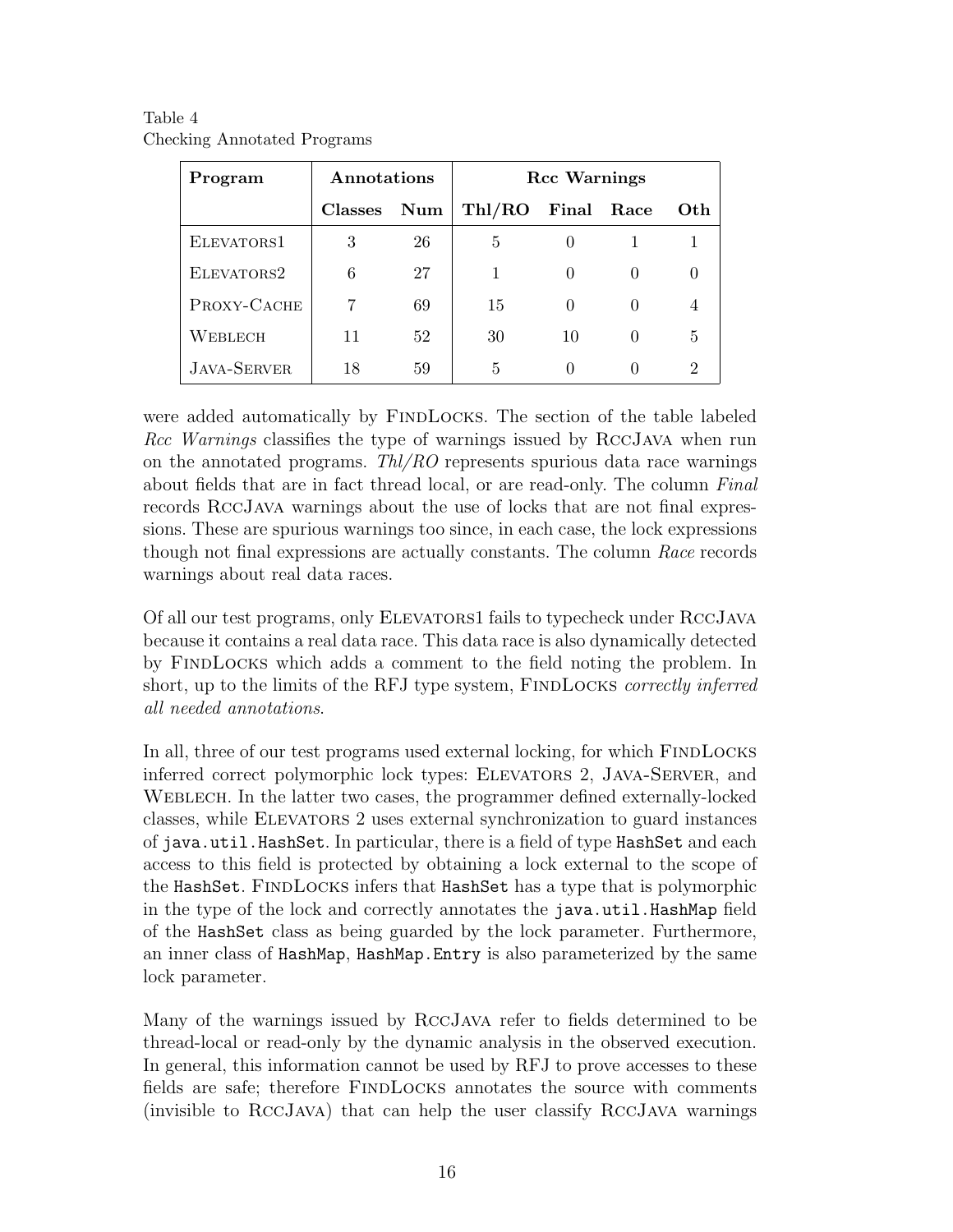as spurious or genuine. For example, RccJava warns about non-final expressions used as locks; the read-only comments added by FindLocks help the user to confirm that lock expressions are constant. As mentioned in Section 2.1, RFJ2 [9] and other type systems [14,15] would be able to use this information to check more idioms.

Various other warnings were classified as spurious by hand. For instance, Rcc-Java (optionally) assumes that the this lock is held during object construction in order to allow for common initialization patterns; this is sound if the constructor does not allow this to escape. In the constructor of an object that synchronizes on a mutex different from this, RccJava issues warnings about the mutex not being held, since it only assumes that constructors hold only the this lock.

# 3.4 Annotation Quality and Test Coverage

We also ran FINDLOCKS on HSQL, an open-source, JDBC-compliant database.<sup>5</sup> HSQL consists of 260 classes and about 55,000 lines of code. We did not have access to a test suite for the application, so we devised a simple test program that spawned a large number of threads and repeatedly performed simple queries on the database.

We found both the runtime overhead as well as the annotation overhead to be similar to that incurred by the smaller programs. The uninstrumented program ran our test case in 31 seconds, using 48MB of memory; running it under FindLocks took 117 seconds and consumed 160MB of memory. RccJava issued 208 warnings when checking the annotated program. These warnings arose from two sources. First, our extremely simple test case only managed to cover some 90 out of the 260 classes, so many fields lacking annotations and were flagged. Second, a large number of the warnings issued mentioned fields marked as thread local by FINDLOCKS. On the one hand, while some or all of these warnings might be spurious due to the limitations of RFJ, it may also be that they just happened to be thread local for our particular trace; we cannot know for sure without a sound checking system that can handle them (like RFJ2). Our suspicion after inspecting the source is that for some of these fields, thread locality was a function of the particular execution and not of the program in general.

In light of this experience, it becomes clear that dynamic annotation inference is most likely to succeed when it complements a thorough testing regime. Achieving a good degree of code coverage is essential to inferring correct lock

<sup>5</sup> http://hsqldb.sourceforge.net/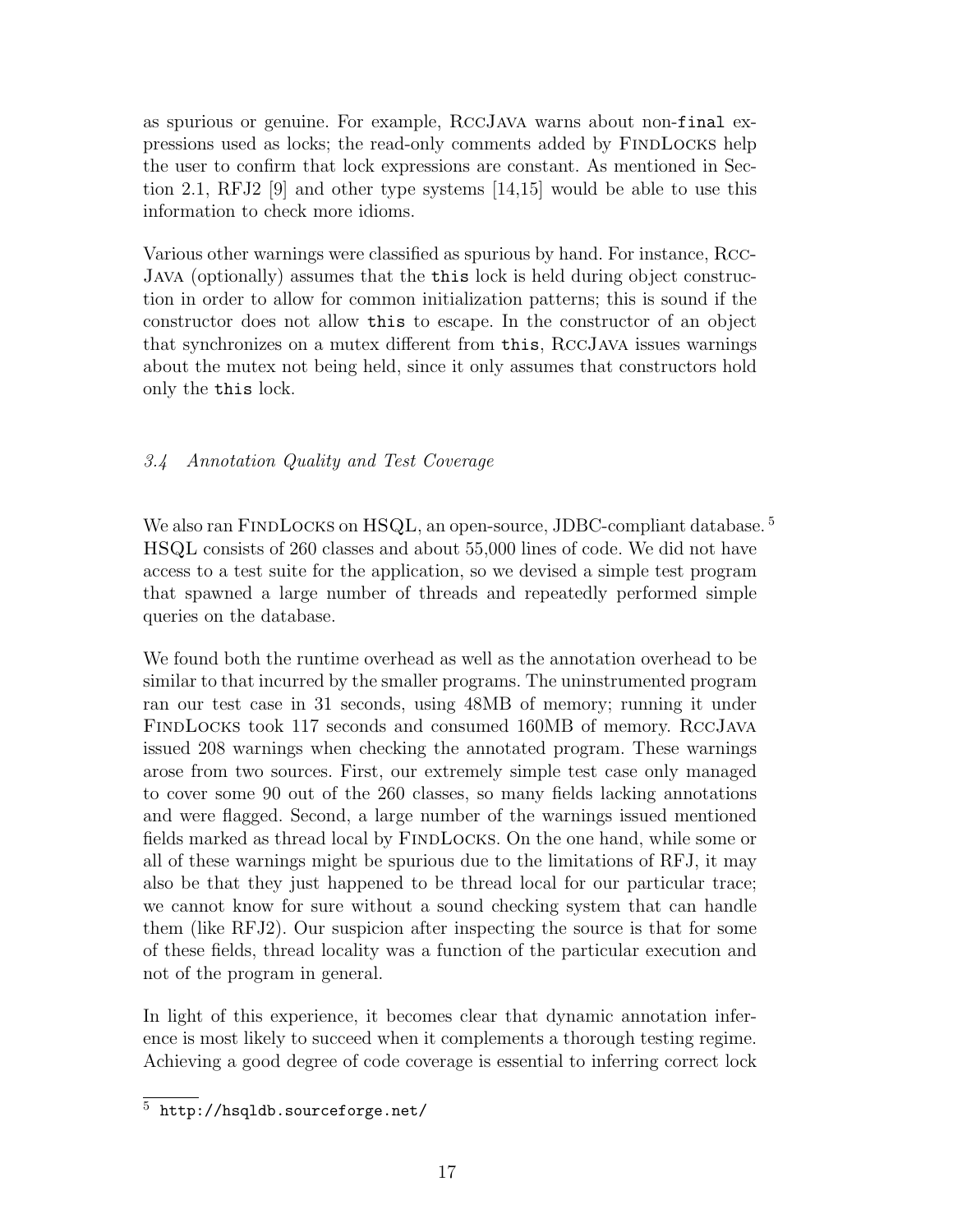relationships from program traces. We do not view this as a significant limitation, as testing for correctness is commonplace—existing tests can be used for annotation inference with little trouble.

# 4 Related Work

There are two ways that static and dynamic analysis are traditionally combined. Most common is what we refer to as static-dynamic analysis: Dynamic analysis (in the form of run-time checks) is used to enforce properties that are too hard to check statically. A canonical example is the property that a pointer will not be *NULL* when it is dereferenced; when this fact cannot be proven statically, it is checked dynamically with an inserted check. This technique has been used to check for data races in Java programs [16,17]. Its drawback is that it imposes run time overhead in all but the most simple cases, and if a data race is discovered dynamically, the only recourse may be to terminate the program.

The converse is *dynamic-static* analysis, in which runtime profiling data informs a static analysis; FindLocks is an example of a dynamic-static analysis. Ernst's Daikon tool [18] infers simple invariants between variables in a program through run-time profiling. Nimmer and Ernst [19,20] showed that many of the inferred invariants could be proven sound using a theorem prover. In their approach, dynamically-determined invariants are part of a *candidate* set, and the theorem prover removes those invariants that it cannot prove. Specification mining [21] is a technique for automatically discovering sequencing and data constraints on API calls. The information may be useful for a static verification tool. The most common example of dynamic-static analysis is profile-directed compilation [22–25]. In this case, generated code is improved by considering run-time profiles. This is a matter of performance, not correctness, so poor profiling information will not cause the program to produce the wrong answers.

A wide variety of type-checking systems have been developed for preventing possible data races. However, we know of only three approaches that infer types for such systems, to relieve the annotation burden on the programmer: Houdini [7], Agarwal and Stoller [10], and RFJ2 [9].

Houdini [7] is a self-described annotation assistant that statically generates sets of candidate annotations based on domain knowledge. Houdini was applied to a simplified version of race-free Java [26] that does not support external (polymorphic) locking. Recall that three of our test programs and the standard libraries use external locks, so Houdini could not infer annotations in these cases.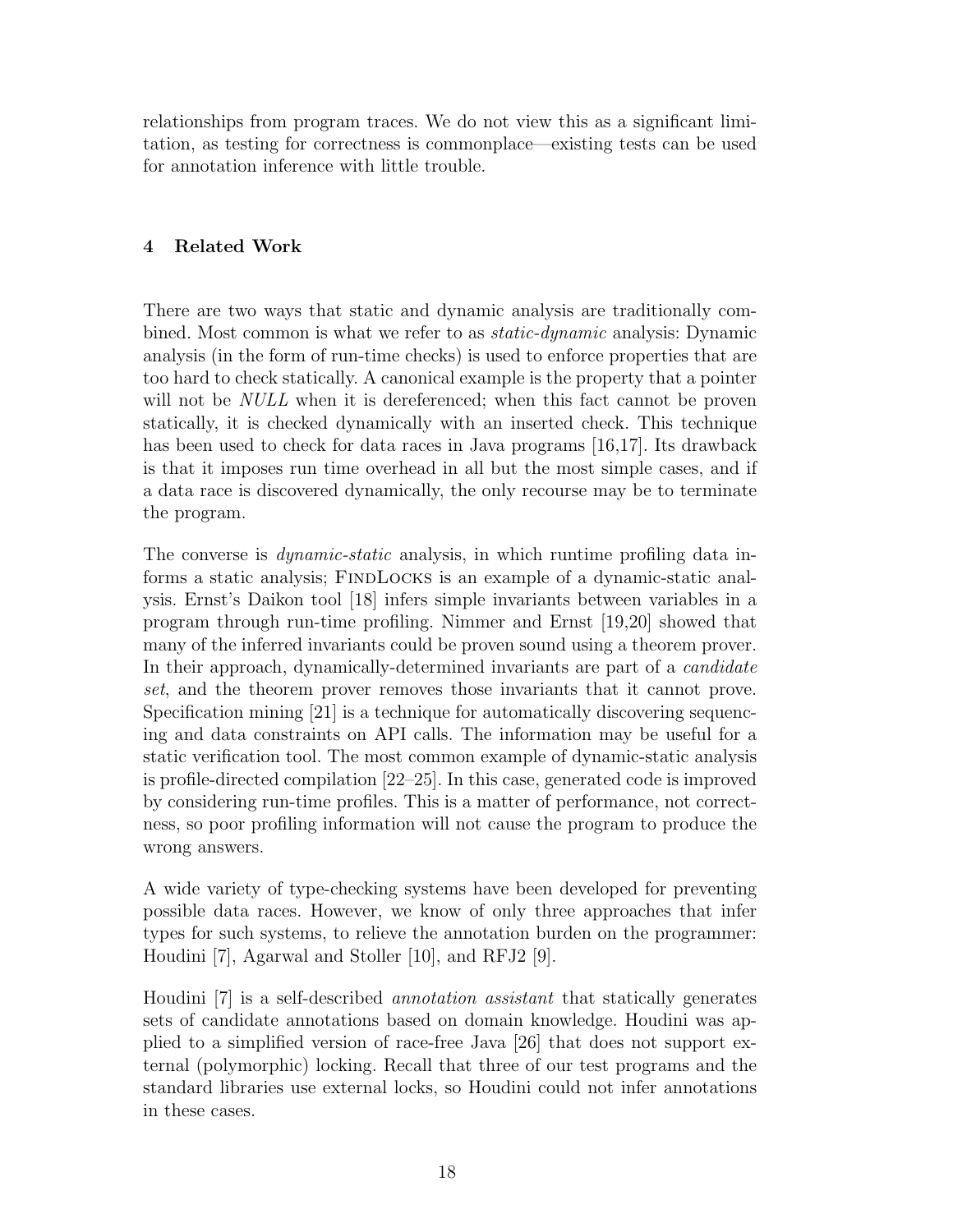Concurrently with us, Agarwal and Stoller [10] developed a dynamic annotation inference algorithm for Parameterized Race-Free Java (PRFJ) [14]. Their algorithm is similar to ours in many respects. One difference is that it is less context-sensitive: it handles polymorphic instantiation, but not polymorphic generalization. In particular, it assumes that either a class has a single lock parameter, or if the class has multiple parameters then the user has annotated it as such. In contrast, our approach infers the need for lock parameters (ghost variables) automatically. Agarwal and Stoller's algorithm handles some advanced features of PRFJ not present in RFJ, such as unique and read-only objects.

RFJ2 is a recent refinement to the Race-Free Java system that includes support for static annotation inference [9]. RFJ2 supports thread-local fields and parameterized method declarations, and infers when non-final fields are in fact constant. These improvements would eliminate many of the false alarms we had with RFJ, as mentioned above. The problem of annotation inference in RFJ2 is proved to be NP-complete by a reduction to propositional satisfiability. This reduction naturally led to the idea of using a SAT-solver to perform inference; the approach is called Rcc/Sat. Program annotations are obtained from the model of a boolean formula that represents the locking requirements of the program. The search space of the SAT-solver for this problem is precisely the space of abstract program locations; a space that is complicated by the aliasing properties of the program. As SAT-solving takes exponential time in the worst case, this approach could have trouble scaling. As one data point, inference of a 11K line program took roughly 2 minutes, while inference of 30K line program took roughly 45 minutes. However, it is likely that our dynamic approach can assist in the reduction of this search space, as we propose below.

#### 5 Conclusions and Future Work

Our experience thus far leads us to believe that dynamic analysis can usefully perform annotation inference. Since programmers typically write tests for their programs, dynamic annotation inference imposes only a small burden, and adds value by proving sound properties, in our case the absence of data races, based on collected traces. Indeed, our tool inferred all the annotations needed for idioms that RFJ could check. Moreover, a number of applications made use of external locking, and our approach correctly parameterized classes to express this fact.

However, our experience has exposed two limiting factors in the technique:

(1) A large program may only execute a portion of its code during common usage, and thus a dynamic tool may not generate annotations for the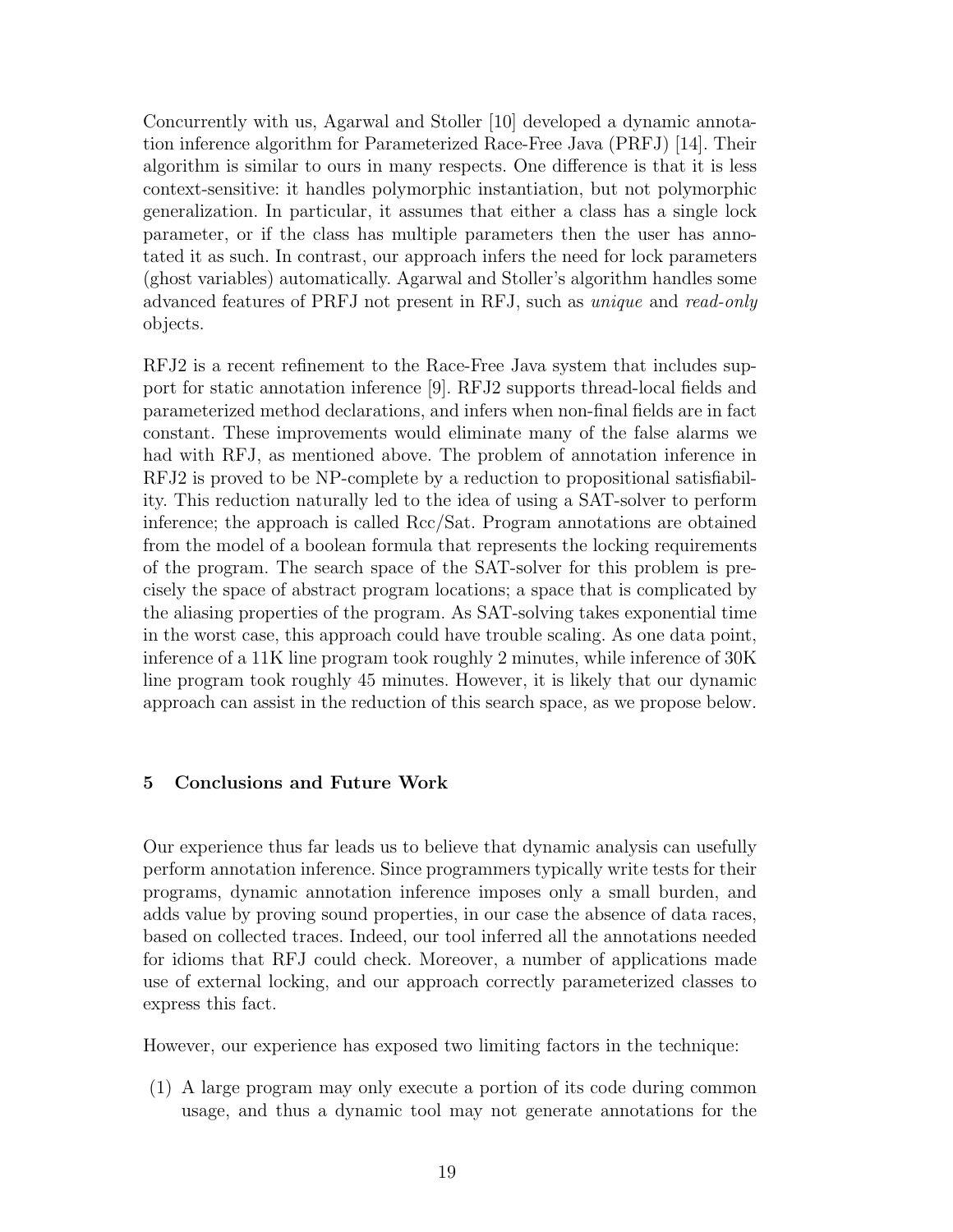entire program. This was a problem for our (very simple) testing code for HSQL.

(2) In general, a given static analysis may not be able to verify properties easily detected by dynamic analysis. For example, RFJ does not support treating classes as thread-local on a per-field basis. It also cannot check temporal shifts in protection, such as an object that is thread-local at first, but later becomes read-only or shared and locked. Our dynamic instrumentation could discover these situations easily, but the chosen static analysis could not check them.

To reduce the need for good test coverage, we could have the dynamic analysis "add value" to a static inference system. In particular, candidate annotations could be generated both statically and dynamically, and checked for soundness in the style of Houdini [26,7]. Indeed, the RFJ2 inference system Rcc/Sat seems like a prime candidate for this approach.

To address the second problem requires developing a stronger complementary static checking system. Indeed, both RFJ2 and PRFJ are more expressive than RFJ. Dynamic annotation inference could make practical a more sophisticated type system which requires many annotations, since it can infer at least some of those annotations automatically. For example, dynamic analysis can easily and efficiently capture the program execution paths for which a safety property holds. To make best use of this information, our static checking system could be path sensitive. Type systems with intersection-, union-, and dependent types can describe path-sensitive properties. Since (static) type inference in such a system is generally undecidable, dynamic path information could supply needed annotations.

More generally, an interesting avenue of future work is to evaluate, under a variety of metrics, when the technique of applying dynamic analysis to aid sound static analysis makes sense. In general, the fact that a property is satisfied by some set of executions does not imply that the property holds for the entire program. However, in our experience the guarded-by relation discovered by the dynamic instrumentation can frequently be proved sound for the whole program. The interesting question is when and why this is the case. While work has been done to characterize the computability classes of runtime analysis as compared to static analysis [5,27], little has been done to explore the two at the level of actual programs. For example, Ernst [18] has found that dynamically-inferred properties sometimes hold statically, but does little to explain why. One possibility is to consider program traces and programs that induce them in a single formalism such as abstract interpretation [28].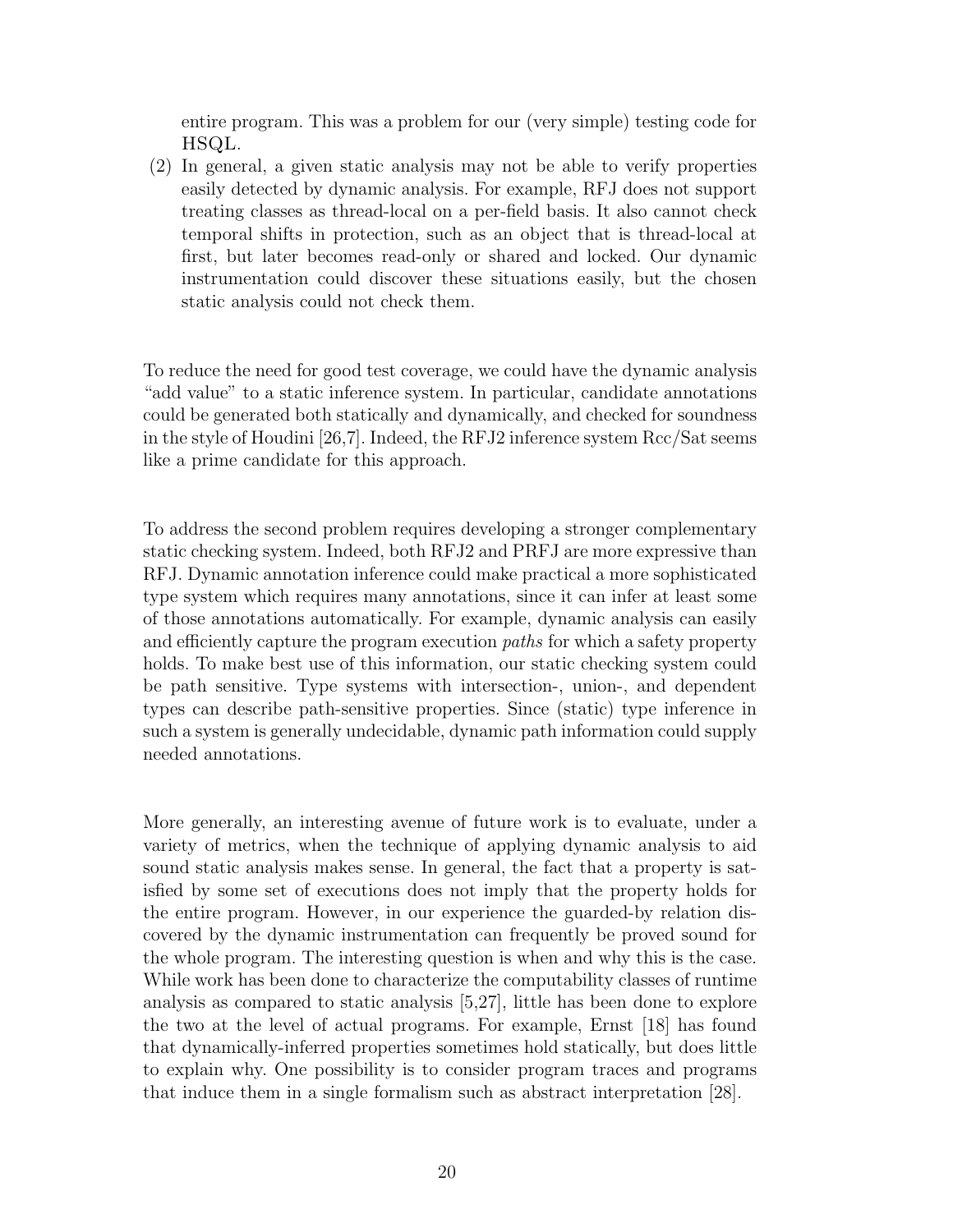#### References

- [1] C. Flanagan, S. N. Freund, Type-Based Race Detection for Java, in: Proceedings of the 2000 ACM SIGPLAN Conference on Programming Language Design and Implementation, Vancouver B.C., Canada, 2000, pp. 219–232.
- [2] S. Savage, M. Burrows, G. Nelson, P. Sobalvarro, T. Anderson, Eraser: A Dynamic Data Race Detector for Multi-Threaded Programs, in: Proceedings of the 16th ACM Symposium on Operating Systems Principles, St. Malo, France, 1997, pp. 27–37.
- [3] D. Engler, K. Ashcraft, Racerx: effective, static detection of race conditions and deadlocks, in: Proceedings of the 19th ACM Symposium on Operating Systems Principles, Bolton Landing, New York, 2003, pp. 237–252.
- [4] D. Hovemeyer, W. Pugh, Finding bugs is easy, in: J. M. Vlissides, D. C. Schmidt (Eds.), OOPSLA Companion, ACM, 2004, pp. 132–136.
- [5] K. W. Hamlen, G. Morrisett, F. B. Schneider, Computability classes for enforcement mechanisms, ACM Transactions on Programming Languages and Systems 27, to appear.
- [6] C. Flanagan, K. R. M. Leino, M. Lillibridge, G. Nelson, J. B. Saxe, R. Stata, Extended Static Checking for Java, in: PLDI'02 [29], pp. 234–245.
- [7] C. Flanagan, K. R. M. Leino, Houdini, an Annotation Assitant for ESC/Java, in: J. N. Oliverira, P. Zave (Eds.), FME 2001: Formal Methods for Increasing Software Productivity, International Symposium of Formal Methods, no. 2021 in Lecture Notes in Computer Science, Springer-Verlag, Berlin, Germany, 2001, pp. 500–517.
- [8] A. Aiken, M. Fähndrich, J. S. Foster, Z. Su, A Toolkit for Constructing Type- and Constraint-Based Program Analyses, in: X. Leroy, A. Ohori (Eds.), Proceedings of the Second International Workshop on Types in Compilation, Vol. 1473 of Lecture Notes in Computer Science, Springer-Verlag, Kyoto, Japan, 1998, pp. 78–96.
- [9] C. Flanagan, S. N. Freund, Type Inference Against Races, in: R. Giacobazzi (Ed.), Static Analysis, 11th International Symposium, Vol. 3148 of Lecture Notes in Computer Science, Springer-Verlag, Verona, Italy, 2004.
- [10] R. Agarwal, S. D. Stoller, Type Inference for Parameterized Race-Free Java, in: Proceedings of the Fifth International Conference on Verification, Model Checking and Abstract Interpretation, Vol. 2937 of Lecture Notes in Computer Science, Springer-Verlag, Venice, Italy, 2004.
- [11] F. Henglein, Type Inference with Polymorphic Recursion, ACM Transactions on Programming Languages and Systems 15 (2) (1993) 253–289.
- [12] Bytecode engineering library, http://jakarta.apache.org/bcel/.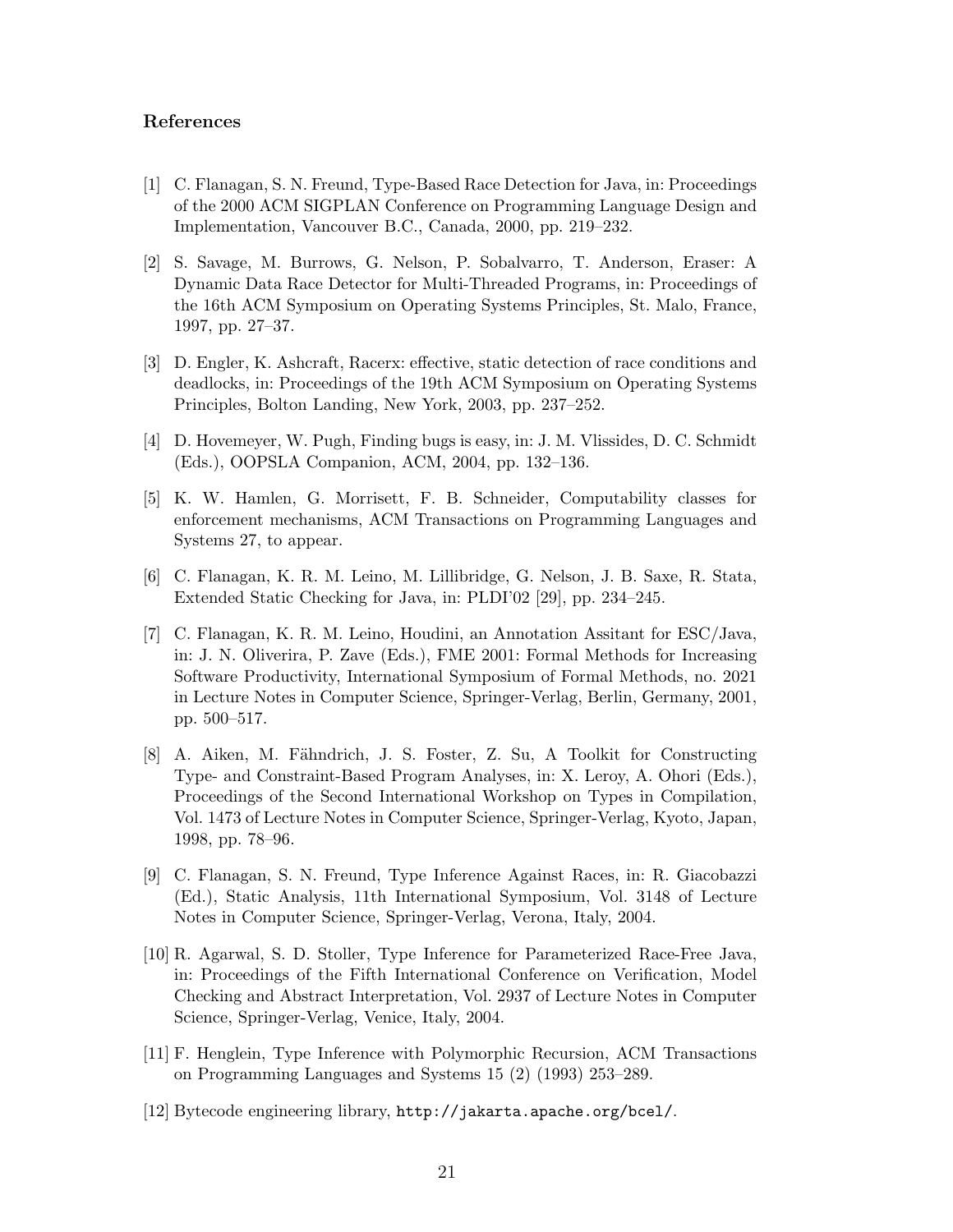- [13] D. Mosberger, T. Jin, httperf: A tool for measuring web server performance, in: First Workshop on Internet Server Performance, ACM, 1998, pp. 59—67.
- [14] C. Boyapati, M. Rinard, A Parameterized Type System for Race-Free Java Programs, in: Proceedings of the 16th ACM SIGPLAN Conference on Objectoriented Programming Systems, Languages, and Applications, 2001, pp. 56–69.
- [15] D. Grossman, Type-Safe Multithreading in Cyclone, in: Proceedings of the 2003 ACM SIGPLAN International Workshop on Types in Language Design and Implementation, New Orleans, Louisiana, USA, 2003, pp. 13–25.
- [16] J.-D. Choi, K. Lee, A. Loginov, R. O'Callahan, V. Sarkar, M. Sridharan, Efficient and Precise Datarace Detection for Multithreaded Object-Oriented Programs, in: PLDI'02 [29], pp. 258–269.
- [17] R. O'Callahan, J.-D. Choi, Hybrid dynamic data race detection, in: Proceedings of the ACM SIGPLAN Symposium on Principles and Practice of Parallel Programming, San Diego, California, USA, 2003, pp. 167–178.
- [18] M. D. Ernst, J. Cockrell, W. G. Griswold, D. Notkin, Dynamically Discovering Likely Program Invariants to Support Program Evolution, IEEE Transactions on Software Engineering 27 (2) (2001) 99–123.
- [19] J. W. Nimmer, M. D. Ernst, Static verification of dynamically detected program invariants: Integrating Daikon and ESC/Java, in: Proceedings of the First Workshop on Runtime Verification (RV '01), 2001.
- [20] J. W. Nimmer, M. D. Ernst, Invariant Inference for Static Checking: An Empirical Evaluation, in: Tenth Symposium on the Foundations of Software Engineering, Charleston, South Carolina, USA, 2002, pp. 11–20.
- [21] G. Ammons, R. Bodik, J. R. Larus, Mining specifications, in: Proceedings of the 29th Annual ACM SIGPLAN-SIGACT Symposium on Principles of Programming Languages, Portland, Oregon, 2002, pp. 4–16.
- [22] G. Ammons, J. R. Larus, Improving data-flow analysis with path profiles, in: Proceedings of the 1998 ACM SIGPLAN Conference on Programming Language Design and Implementation, Montreal, Canada, 1998, pp. 72–84.
- [23] T. Ball, J. R. Larus, Optimally profiling and tracing programs, in: Proceedings of the 19th Annual ACM SIGPLAN-SIGACT Symposium on Principles of Programming Languages, Albuquerque, New Mexico, 1992, pp. 59–70.
- [24] K. Pettis, R. C. Hansen, Profile guided code positioning, in: Proceedings of the 1990 ACM SIGPLAN Conference on Programming Language Design and Implementation, White Plains, New York, 1990, pp. 16–27.
- [25] Y. Wu, J. R. Larus, Static branch frequency and program profile analysis, in: Proceedings of the 27th International Symposium on Microarchitecture, San Jose, CA, 1994, pp. 1–11.
- [26] C. Flanagan, S. N. Freund, Detecting race conditions in large programs, in: Proceedings of the ACM SIGPLAN/SIGSOFT Workshop on Program Analysis for Software Tools and Engineering, Snowbird, Utah, 2001, pp. 90–96.